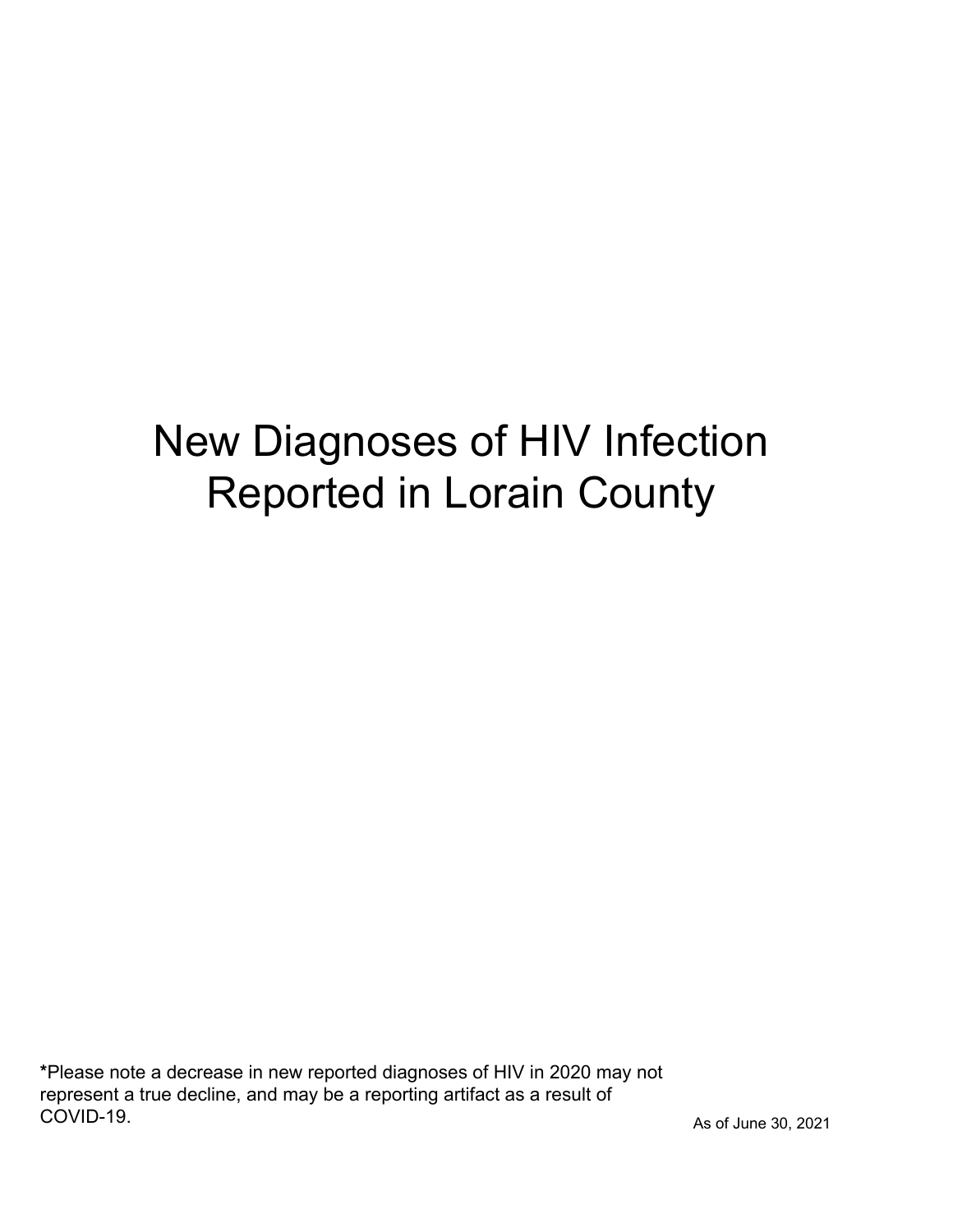### **Reported new diagnoses of HIV infection in 2020 by disease status and selected characteristics, Lorain County**

|                                              |                   | 2020 diagnosis of HIV |      |                |                       |                | <b>Disease Status</b> |              |             |
|----------------------------------------------|-------------------|-----------------------|------|----------------|-----------------------|----------------|-----------------------|--------------|-------------|
|                                              |                   | infection             |      |                | <b>HIV (not AIDS)</b> |                | HIV & later AIDS      |              | <b>AIDS</b> |
| Characteristic                               | Rate <sup>a</sup> | No.                   | $\%$ | No.            | $\%$                  | No.            | $\%$                  | No.          | $\%$        |
| Sex at birth                                 |                   |                       |      |                |                       |                |                       |              |             |
| Males                                        | 11.7              | 18                    | 86%  | 12             | 86%                   | 5              | 83%                   | $\mathbf{1}$ | 100%        |
| Females                                      | $\star$           | 3                     | 14%  | 2              | 14%                   | $\mathbf{1}$   | 17%                   |              |             |
| Age at diagnosis (yr)                        |                   |                       |      |                |                       |                |                       |              |             |
| $<13$                                        | $\star$           |                       |      |                |                       |                |                       |              |             |
| $13 - 14$                                    | $\star$           | ä,                    |      | ÷              |                       |                |                       |              |             |
| 15-19                                        | $\star$           | 2                     | 10%  | 2              | 14%                   |                |                       |              |             |
| 20-24                                        | 32.6              | 6                     | 29%  | 4              | 29%                   | $\overline{2}$ | 33%                   |              |             |
| 25-29                                        | $\star$           | 3                     | 14%  | 3              | 21%                   | ÷,             |                       |              |             |
| 30-34                                        |                   | L,                    |      | Ē,             |                       |                |                       |              |             |
| 35-39                                        |                   |                       |      |                |                       |                |                       |              |             |
| 40-44                                        |                   | ä,                    | ٠    | ÷              |                       |                |                       |              |             |
| 45-49                                        |                   | 3                     | 14%  | 3              | 21%                   |                |                       |              |             |
| 50-54                                        |                   | 2                     | 10%  | ٠              |                       | 1              | 17%                   | 1            | 100%        |
| 55-64                                        |                   | 4                     | 19%  | 2              | 14%                   | 2              | 33%                   |              |             |
| $65+$                                        |                   | $\mathbf{1}$          | 5%   | Ē,             | $\blacksquare$        | $\mathbf{1}$   | 17%                   |              |             |
| Race/Ethnicity <sup>b</sup>                  |                   |                       |      |                |                       |                |                       |              |             |
| American Indian/Alaska Native                | $\star$           | ÷                     |      | ۰              |                       |                |                       |              |             |
| Asian/Pacific Islander                       | $\star$           | $\mathbf{1}$          | 5%   | 1              | 7%                    |                |                       |              |             |
| Black/African-American                       | 20.7              | 5                     | 24%  | 4              | 29%                   | 1              | 17%                   |              |             |
| Hispanic/Latinx                              | $\star$           | Ĭ.                    | ÷    | Ē,             | ÷                     |                |                       |              |             |
| White                                        | 6.2               | 15                    | 71%  | 9              | 64%                   | 5              | 83%                   | 1            | 100%        |
| Multi-Race                                   |                   |                       |      |                |                       |                |                       |              |             |
| Race/Ethnicity <sup>b</sup> and Sex at birth |                   |                       |      |                |                       |                |                       |              |             |
| American Indian/Alaska Native Males          | $\star$           |                       |      |                |                       |                |                       |              |             |
| American Indian/Alaska Native Females        |                   |                       |      |                |                       |                |                       |              |             |
| Asian/Pacific Islander Males                 |                   |                       |      |                | $\blacksquare$        |                |                       |              |             |
| Asian/Pacific Islander Females               |                   | 1                     | 5%   | 1              | 7%                    |                |                       |              |             |
| Black/African-American Males                 |                   | 4                     | 19%  | 4              | 29%                   |                |                       |              |             |
| Black/African-American Females               | $\star$           | $\mathbf{1}$          | 5%   | $\overline{a}$ |                       | 1              | 17%                   |              |             |
| Hispanic/Latino Males                        | $\star$           | ٠                     |      |                |                       |                |                       |              |             |
| <b>Hispanic/Latina Females</b>               | $\star$           | ÷                     |      |                |                       |                |                       |              |             |
| <b>White Males</b>                           | 11.8              | 14                    | 67%  | 8              | 57%                   | 5              | 83%                   | $\mathbf{1}$ | 100%        |
| <b>White Females</b>                         | $\star$           | $\mathbf{1}$          | 5%   | 1              | 7%                    |                |                       |              |             |
| Multi-Race Males                             | $\star$           |                       |      |                |                       |                |                       |              |             |
| Multi-Race Females                           | $\star$           |                       |      |                |                       |                |                       |              |             |
| <b>Total</b>                                 | 6.7               | 21                    |      | 14             |                       | 6              |                       | 1            |             |

Notes:

Reported new diagnoses of HIV infection include persons with a diagnosis of HIV (not AIDS), a diagnosis of HIV and an AIDS diagnosis within 12 months (HIV & later AIDS), and concurrent diagnoses of HIV and AIDS (AIDS) who were residents of Ohio at time of initial diagnosis.

Asterisk (\*) indicates rate not calculated for case count <5 due to unstable rates. Dash (-) indicates no cases were reported for the given category.

<sup>a</sup>The rate is the number of persons with a reported diagnosis of HIV infection per 100,000 population calculated using 2020 U.S. Census estimates.

ᵇ Hispanics/Latinx may be of any race. Persons with a race of American Indian/Alaska Native, Asian/Pacific Islander, Black/African-American, White, or Multi-Race are not-Hispanic. Asian/Pacific Islander includes Native Hawaiians.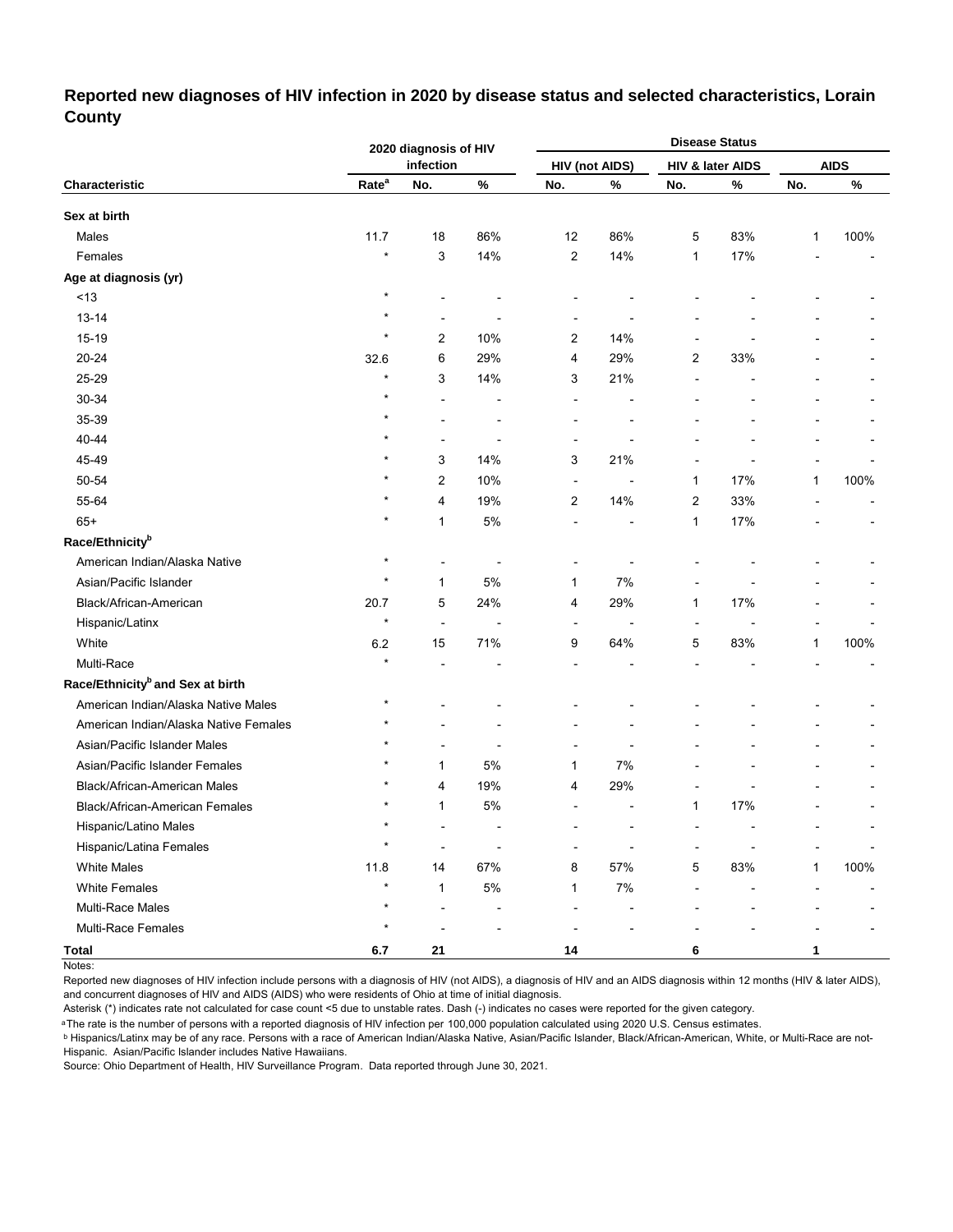## **Reported new diagnoses of HIV infection in 2020 by disease status and transmission category, Lorain County**

|                                          |                          | 2020 diagnosis of        |                |                       |                          | <b>Disease Status</b> |                |             |
|------------------------------------------|--------------------------|--------------------------|----------------|-----------------------|--------------------------|-----------------------|----------------|-------------|
|                                          |                          | <b>HIV infection</b>     |                | <b>HIV (not AIDS)</b> |                          | HIV & later AIDS      |                | <b>AIDS</b> |
| <b>Transmission Category<sup>a</sup></b> | No.                      | %                        | No.            | %                     | No.                      | %                     | No.            | %           |
| Male adult or adolescent                 |                          |                          |                |                       |                          |                       |                |             |
| Male-to-male sexual contact              | 6                        | 33%                      | 5              | 42%                   | 1                        | 20%                   |                |             |
| Injection drug use (IDU)                 |                          | $\overline{\phantom{0}}$ |                | ٠                     |                          | ٠                     |                |             |
| Male-to-male sexual contact and IDU      | $\overline{\phantom{0}}$ | $\overline{\phantom{a}}$ | $\blacksquare$ | ٠                     |                          | ۰                     | $\blacksquare$ |             |
| Heterosexual contact                     | $\blacksquare$           |                          | $\blacksquare$ | ٠                     | $\overline{\phantom{a}}$ | ۰                     |                |             |
| Other/unknown                            | 12                       | 67%                      | 7              | 58%                   | 4                        | 80%                   | $\mathbf{1}$   | 100%        |
| Subtotal                                 | 18                       | 100%                     | 12             | 100%                  | 5                        | 100%                  | 1              | 100%        |
| Female adult or adolescent               |                          |                          |                |                       |                          |                       |                |             |
| Injection drug use                       | 1                        | 33%                      | 1              | 50%                   |                          |                       |                |             |
| Heterosexual contact                     | ۰                        |                          | $\blacksquare$ | $\blacksquare$        | $\overline{\phantom{a}}$ |                       |                |             |
| Other/unknown                            | 2                        | 67%                      | 1              | 50%                   | 1                        | 100%                  |                |             |
| Subtotal                                 | 3                        | 100%                     | $\overline{2}$ | 100%                  | 1                        | 100%                  |                | ٠           |
| Child (<13 yrs at diagnosis)             |                          |                          |                |                       |                          |                       |                |             |
| Perinatal                                |                          |                          |                |                       |                          |                       |                |             |
| Other/unknown                            |                          |                          | ٠              | $\blacksquare$        | $\overline{\phantom{a}}$ | ۰                     |                |             |
| Subtotal                                 |                          |                          | ٠              | ٠                     | $\overline{\phantom{0}}$ | ۰                     |                |             |
| <b>Total</b>                             | 21                       |                          | 14             |                       | 6                        |                       |                |             |

## **Reported new diagnoses of HIV infection in 2020 by disease status and exposure category, Lorain County**

|                                                          |                          | 2020 diagnosis of        |     |                          | <b>Disease Status</b>    |                             |                          |             |
|----------------------------------------------------------|--------------------------|--------------------------|-----|--------------------------|--------------------------|-----------------------------|--------------------------|-------------|
|                                                          |                          | <b>HIV</b> infection     |     | <b>HIV (not AIDS)</b>    |                          | <b>HIV &amp; later AIDS</b> |                          | <b>AIDS</b> |
| <b>Exposure Category</b> "                               | No.                      | %                        | No. | %                        | No.                      | %                           | No.                      | %           |
| Male-to-male sexual contact only                         | 6                        | 29%                      | 5   | 36%                      |                          | 17%                         |                          |             |
| Injection drug use (IDU) only                            |                          |                          |     |                          | $\overline{\phantom{0}}$ | $\overline{\phantom{0}}$    |                          |             |
| Heterosexual contact only                                |                          | ۰                        |     | $\blacksquare$           |                          | $\overline{\phantom{0}}$    |                          |             |
| Male-to-male sexual contact & IDU                        | $\overline{\phantom{a}}$ |                          |     |                          | -                        | $\overline{\phantom{0}}$    | $\overline{\phantom{0}}$ |             |
| IDU & Heterosexual contact                               |                          | 5%                       |     | 7%                       |                          |                             |                          |             |
| Male-to-male sexual contact & Heterosexual contact       |                          | $\overline{\phantom{0}}$ |     | $\overline{\phantom{0}}$ | -                        | $\overline{\phantom{0}}$    | $\overline{\phantom{a}}$ |             |
| Male-to-male sexual contact & IDU & Heterosexual contact | $\overline{\phantom{0}}$ | $\overline{\phantom{0}}$ |     | -                        | $\overline{\phantom{0}}$ | $\overline{\phantom{0}}$    |                          |             |
| Perinatal exposure                                       | -                        |                          |     |                          | $\overline{\phantom{0}}$ |                             |                          |             |
| Other/unknown                                            | 14                       | 67%                      | 8   | 57%                      | 5                        | 83%                         |                          | 100%        |
| <b>Total</b>                                             | 21                       |                          | 14  |                          |                          |                             |                          |             |

Notes:

Reported new diagnoses of HIV infection include persons with a diagnosis of HIV (not AIDS), a diagnosis of HIV and an AIDS diagnosis within 12 months (HIV & later AIDS), and concurrent diagnoses of HIV and AIDS (AIDS) who were residents of Ohio at time of initial diagnosis.

Dash (-) indicates no cases were reported for the given category.

a Transmission categories are mutually exclusive, hierarchical risk categories determined by the CDC and system-calculated using sex at birth and risk factor history to determine mode of transmission. A person with multiple risks is only represented in the highest category based on the CDC hierarchical algorithm. Thus, transgender women are included in the male-to-male sexual contact transmission category if assigned male at birth and risk factor history indicates sex with males. Please note this is for

the cateqorization of HIV transmission cateqories only and not to describe sexual orientation.<br>▷ Exposure categories are mutually exclusive risk categories. All possible combinations of risks are represented among exposu represented in the exposure category identifying all the reported ways in which that person may have been exposed to HIV.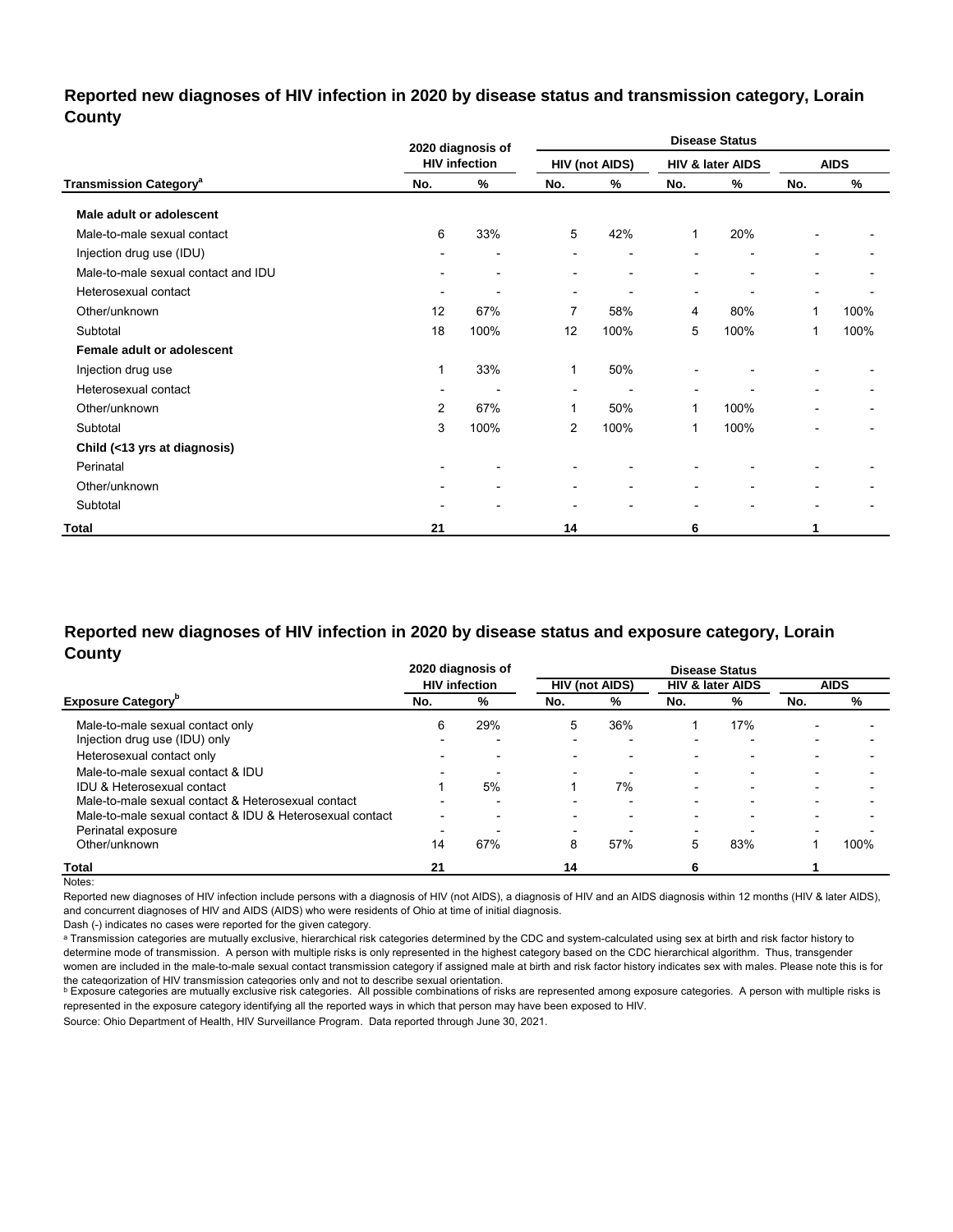|                       | American Indian/Alaska Native |     |                          | <b>Asian/Pacific Islander</b> |                          |      | <b>Black/African-American</b> |        |                          |                   | Hispanic/Latinx <sup>a</sup> |   |                   | White  |     |                          | <b>Multi-Race</b> |   |
|-----------------------|-------------------------------|-----|--------------------------|-------------------------------|--------------------------|------|-------------------------------|--------|--------------------------|-------------------|------------------------------|---|-------------------|--------|-----|--------------------------|-------------------|---|
| Age at diagnosis (yr) | Rate <sup>b</sup>             | No. | %                        | Rate <sup>b</sup>             | No.                      | %    | Rate <sup>b</sup>             | No.    | %                        | Rate <sup>b</sup> | No.                          | % | Rate <sup>b</sup> | No.    | %   | <b>Rate</b> <sup>b</sup> | No.               | % |
| ~13                   |                               |     |                          |                               |                          |      |                               |        |                          |                   |                              |   |                   |        |     |                          |                   |   |
| $13 - 14$             |                               |     | $\overline{\phantom{0}}$ |                               |                          | 100% |                               |        | 20%                      |                   |                              |   |                   |        |     |                          |                   |   |
| 15-19                 |                               |     | $\overline{\phantom{0}}$ |                               | $\overline{\phantom{0}}$ |      |                               |        | $\overline{\phantom{a}}$ |                   | $\overline{\phantom{0}}$     |   |                   |        |     |                          |                   |   |
| 20-24                 |                               |     | $\overline{\phantom{0}}$ |                               |                          |      |                               | $\sim$ | 60%                      |                   |                              |   |                   | 3      | 20% |                          |                   |   |
| 25-29                 |                               |     | $\overline{\phantom{a}}$ |                               | $\overline{\phantom{0}}$ |      | $\star$                       |        | 20%                      | $\star$           |                              |   | $\star$           | ົ      | 13% |                          |                   |   |
| 30-34                 |                               |     | $\overline{\phantom{a}}$ |                               |                          |      |                               |        |                          |                   |                              |   |                   |        |     |                          |                   |   |
| 35-39                 |                               |     | $\overline{\phantom{0}}$ |                               | $\overline{\phantom{0}}$ |      |                               |        | $\overline{\phantom{0}}$ |                   |                              |   |                   |        |     |                          |                   |   |
| 40-44                 |                               |     | $\overline{\phantom{0}}$ |                               | $\overline{\phantom{0}}$ |      |                               |        | $\overline{\phantom{0}}$ |                   |                              |   |                   |        |     |                          |                   |   |
| 45-49                 |                               |     |                          |                               |                          |      |                               |        |                          |                   |                              |   |                   | 3      | 20% |                          |                   |   |
| 50-54                 |                               |     |                          |                               |                          |      |                               |        |                          |                   |                              |   |                   | $\sim$ | 13% |                          |                   |   |
| 55-64                 |                               |     | $\overline{\phantom{a}}$ |                               | $\overline{\phantom{0}}$ |      |                               |        |                          |                   |                              |   | $\star$           |        | 27% |                          |                   |   |
| $65+$                 |                               |     |                          |                               |                          |      |                               |        |                          |                   |                              |   | $\star$           |        | 7%  |                          |                   |   |
| <b>Total</b>          |                               |     |                          |                               |                          |      | 20.7                          |        |                          |                   |                              |   | 6.2               | 15     |     |                          |                   |   |

Reported new diagnoses of HIV infection include persons with a diagnosis of HIV (not AIDS), a diagnosis of HIV and an AIDS diagnosis within 12 months (HIV & later AIDS), and concurrent diagnoses of HIV and AIDS (AIDS) who of initial diagnosis.

|                                           |                                            |                          |                                  |                          |                                   |                          | 2020 diagnosis of HIV infection  |                          |                          |      |                          |                          |
|-------------------------------------------|--------------------------------------------|--------------------------|----------------------------------|--------------------------|-----------------------------------|--------------------------|----------------------------------|--------------------------|--------------------------|------|--------------------------|--------------------------|
|                                           | American<br>Indian/Alaska<br><b>Native</b> |                          | <b>Asian/Pacific</b><br>Islander |                          | <b>Black/African-</b><br>American |                          | Hispanic/<br>Latinx <sup>a</sup> |                          | White                    |      | <b>Multi-Race</b>        |                          |
| <b>Transmission Category</b> <sup>c</sup> | No.                                        | %                        | No.                              | %                        | No.                               | %                        | No.                              | %                        | No.                      | %    | No.                      | $\%$                     |
| Male adult or adolescent                  |                                            |                          |                                  |                          |                                   |                          |                                  |                          |                          |      |                          |                          |
| Male-to-male sexual contact               |                                            |                          | $\overline{\phantom{0}}$         |                          |                                   | 25%                      | $\overline{\phantom{0}}$         | $\overline{\phantom{a}}$ | 5                        | 36%  |                          |                          |
| Injection drug use (IDU)                  |                                            |                          | $\sim$                           |                          | $\overline{\phantom{0}}$          | $\overline{\phantom{a}}$ | $\overline{\phantom{a}}$         | $\overline{\phantom{0}}$ |                          |      |                          |                          |
| Male-to-male sexual contact and IDU       |                                            |                          | $\sim$                           | $\overline{\phantom{0}}$ | $\overline{\phantom{a}}$          |                          | $\overline{\phantom{a}}$         | $\overline{\phantom{0}}$ |                          |      |                          |                          |
| Heterosexual contact                      |                                            |                          | $\sim$                           | $\overline{\phantom{0}}$ | $\overline{\phantom{a}}$          | . .                      | $\overline{\phantom{a}}$         |                          |                          |      | $\overline{\phantom{0}}$ | $\overline{\phantom{a}}$ |
| Other/unknown                             | $\overline{\phantom{0}}$                   |                          | $\sim$                           | $\overline{\phantom{a}}$ | 3                                 | 75%                      | $\overline{\phantom{a}}$         | $\overline{\phantom{0}}$ | 9                        | 64%  |                          | $\overline{\phantom{0}}$ |
| Subtotal                                  |                                            |                          |                                  |                          | 4                                 | 100%                     |                                  |                          | 14                       | 100% |                          |                          |
| Female adult or adolescent                |                                            |                          |                                  |                          |                                   |                          |                                  |                          |                          |      |                          |                          |
| Injection drug use                        |                                            |                          |                                  |                          |                                   |                          | $\overline{\phantom{0}}$         |                          |                          | 100% |                          |                          |
| Heterosexual contact                      |                                            |                          |                                  |                          |                                   |                          |                                  | $\overline{\phantom{0}}$ |                          |      |                          | $\overline{\phantom{a}}$ |
| Other/unknown                             |                                            | $\overline{\phantom{a}}$ |                                  | 100%                     |                                   | 100%                     | $\overline{\phantom{0}}$         | $\overline{\phantom{0}}$ | $\overline{\phantom{0}}$ |      | $\overline{\phantom{0}}$ | $\overline{\phantom{a}}$ |
| Subtotal                                  |                                            |                          |                                  | 100%                     |                                   | 100%                     |                                  |                          |                          | 100% |                          |                          |
| Child (<13 yrs at diagnosis)              |                                            |                          |                                  |                          |                                   |                          |                                  |                          |                          |      |                          |                          |
| Perinatal                                 |                                            |                          |                                  |                          |                                   |                          |                                  |                          |                          |      |                          |                          |
| Other/unknown                             |                                            |                          | $\sim$                           |                          |                                   | $\overline{\phantom{0}}$ | $\overline{\phantom{0}}$         | $\overline{\phantom{0}}$ |                          |      |                          |                          |
| Subtotal                                  |                                            |                          | $\overline{\phantom{0}}$         |                          | $\overline{\phantom{0}}$          |                          | $\overline{\phantom{a}}$         |                          |                          |      |                          |                          |
| Total                                     |                                            |                          |                                  |                          |                                   |                          |                                  |                          | 15                       |      | $\blacksquare$           |                          |

© Transmission categories are mutually exclusive, hierarchical risk categories determined by the CDC and system-calculated using sex at birth and risk factor history to determine mode of transmission. A person with multip highest category based on the CDC hierarchical algorithm. Thus, transgender women are included in the male-to-male sexual contact transmission category if assigned male at birth and risk factor history indicates sex with m categorization of HIV transmission categories only and not to describe sexual orientation.

#### **Reported new diagnoses of HIV infection in 2020 by race/ethnicity and age at diagnosis, Lorain County**

<sup>d</sup> Exposure categories are mutually exclusive risk categories. All possible combinations of risks are represented among exposure categories. A person with multiple risks is represented in the exposure category identifyin person may have been exposed to HIV.

Source: Ohio Department of Health, HIV Surveillance Program. Data reported through June 30, 2021.

#### **2020 diagnosis of HIV infection**

#### **Reported new diagnoses of HIV infection in 2020 by race/ethnicity and transmission category, Lorain County**

|                                                          | American<br>Indian/Alaska<br><b>Native</b> |                          | <b>Asian/Pacific</b><br><b>Islander</b> |                          | <b>Black/African-</b><br>American |     | Hispanic/<br>Latinx <sup>a</sup> |                          | White                    |     | <b>Multi-Race</b> |   |
|----------------------------------------------------------|--------------------------------------------|--------------------------|-----------------------------------------|--------------------------|-----------------------------------|-----|----------------------------------|--------------------------|--------------------------|-----|-------------------|---|
| <b>Exposure Category<sup>ª</sup></b>                     | No.                                        | ℅                        | No.                                     | ℅                        | No.                               |     | No.                              |                          | No.                      |     | No.               | % |
| Male-to-male sexual contact only                         |                                            |                          | $\sim$                                  | $\overline{\phantom{0}}$ |                                   | 20% | $\overline{\phantom{0}}$         |                          | 5 <sup>1</sup>           | 33% |                   |   |
| Injection drug use (IDU) only                            |                                            |                          | $\overline{\phantom{0}}$                | $\overline{\phantom{0}}$ |                                   |     |                                  | $\overline{\phantom{0}}$ |                          |     |                   |   |
| Heterosexual contact only                                | -                                          |                          | $\overline{\phantom{0}}$                | $\overline{\phantom{a}}$ |                                   |     | $\overline{\phantom{0}}$         | $\overline{\phantom{0}}$ | $\overline{\phantom{a}}$ |     |                   |   |
| Male-to-male sexual contact & IDU                        | $\overline{\phantom{0}}$                   |                          | $\overline{\phantom{0}}$                | $\overline{\phantom{a}}$ |                                   |     | $\overline{\phantom{0}}$         |                          |                          |     |                   |   |
| IDU & Heterosexual contact                               | $\overline{\phantom{0}}$                   |                          | $\overline{\phantom{0}}$                | $\overline{\phantom{a}}$ |                                   |     |                                  |                          |                          | 7%  |                   |   |
| Male-to-male sexual contact & Heterosexual contact       | $\overline{\phantom{0}}$                   |                          | $\overline{\phantom{0}}$                | $\overline{\phantom{a}}$ |                                   |     | $\overline{\phantom{0}}$         | $\overline{\phantom{0}}$ |                          |     |                   |   |
| Male-to-male sexual contact & IDU & Heterosexual contact | $\overline{\phantom{a}}$                   |                          | $\sim$                                  | $\overline{\phantom{0}}$ |                                   |     |                                  |                          |                          |     |                   |   |
| Perinatal exposure                                       | $\overline{\phantom{0}}$                   |                          |                                         |                          |                                   |     |                                  | $\overline{\phantom{0}}$ |                          |     |                   |   |
| Other/unknown                                            | $\overline{\phantom{0}}$                   | $\overline{\phantom{0}}$ |                                         | 100%                     | 4                                 | 80% | $\overline{\phantom{0}}$         | $\overline{\phantom{a}}$ | 9                        | 60% |                   |   |
| Total                                                    |                                            |                          |                                         |                          |                                   |     |                                  |                          | 15                       |     |                   |   |
| Notes:                                                   |                                            |                          |                                         |                          |                                   |     |                                  |                          |                          |     |                   |   |

#### **Reported new diagnoses of HIV infection in 2020 by race/ethnicity and exposure category, Lorain County**

#### **2020 diagnosis of HIV infection**

Asterisk (\*) indicates rate not calculated because census data unavailable or for case count <5 due to unstable rates. Dash (-) indicates no cases were reported for the given category.

a Hispanics/Latinx may be of any race. Persons with a race of American Indian/Alaska Native, Asian/Pacific Islander, Black/African-American, White, or Multi-Race are not-Hispanic. Asian/Pacific Islander includes Native Haw

ᵇ The rate is the number of persons with a reported diagnosis of HIV infection per 100,000 population calculated using 2020 U.S. Census estimates.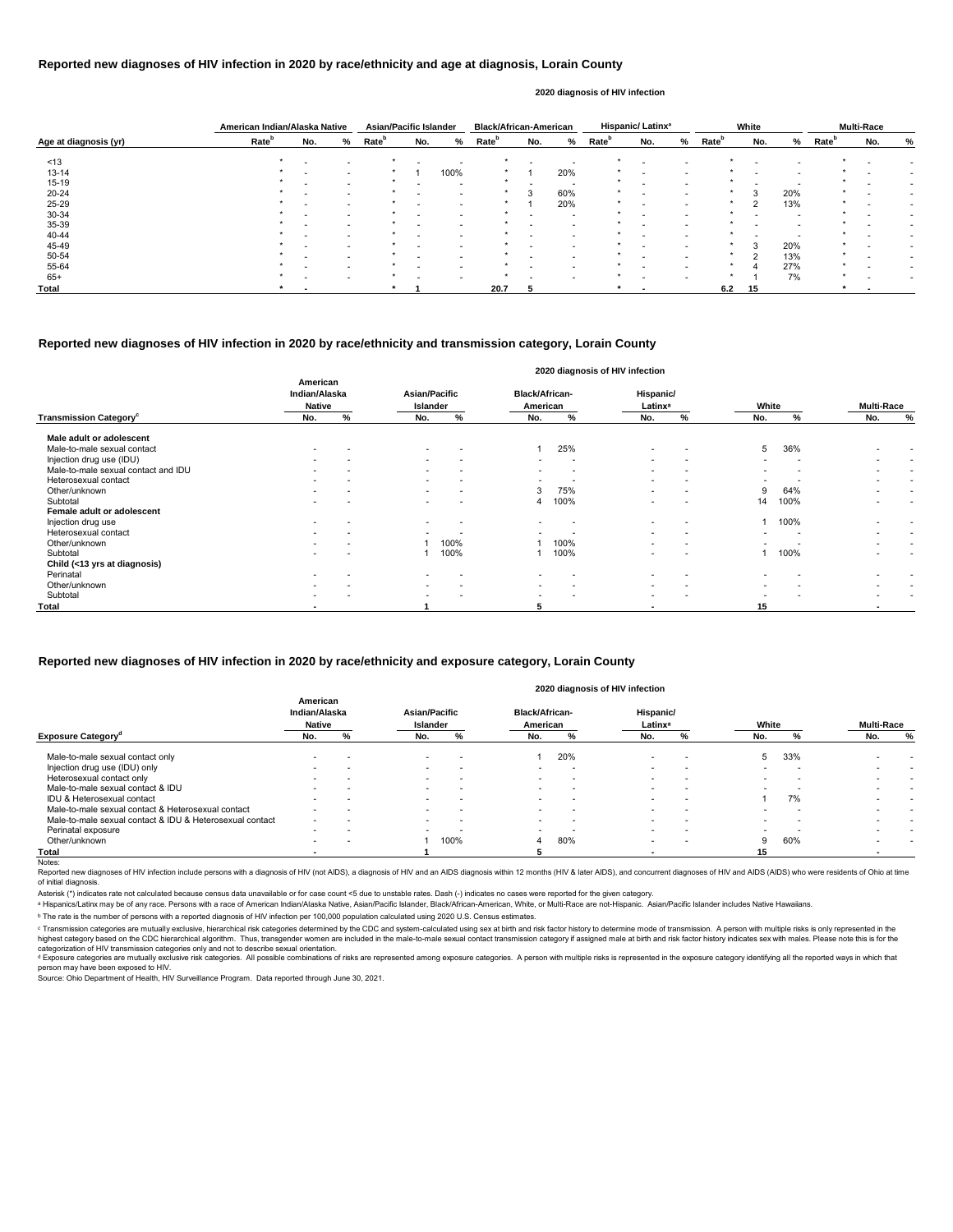**Trends in reported new diagnoses of HIV infection by year of diagnosis (2016-2020) and cumulative diagnoses by selected characteristics, Lorain County** 

|                                              |                   |                |        |                   |                |                          | Diagnoses of HIV Infection by Year |              |     |                   |                |      |                   |              |                          |                         |     |
|----------------------------------------------|-------------------|----------------|--------|-------------------|----------------|--------------------------|------------------------------------|--------------|-----|-------------------|----------------|------|-------------------|--------------|--------------------------|-------------------------|-----|
|                                              |                   |                |        |                   |                |                          |                                    |              |     |                   |                |      |                   |              |                          | Cumulative              |     |
| Characteristic                               | Rate <sup>a</sup> | 2016<br>No.    | %      | Rate <sup>a</sup> | 2017<br>No.    | %                        | Rate <sup>a</sup>                  | 2018<br>No.  | %   | Rate <sup>a</sup> | 2019<br>No.    | $\%$ | Rate <sup>a</sup> | 2020<br>No.  | $\%$                     | <b>Diagnoses</b><br>No. | %   |
|                                              |                   |                |        |                   |                |                          |                                    |              |     |                   |                |      |                   |              |                          |                         |     |
| Sex at birth                                 |                   |                |        |                   |                |                          |                                    |              |     |                   |                |      |                   |              |                          |                         |     |
| Males                                        | 4.0               |                | 6 100% | 11.9              | 18             | 95%                      | 6.6                                | 10           | 71% | 6.6               | 10             | 83%  | 11.7              | 18           | 86%                      | 422                     | 77% |
| Females                                      |                   |                |        | $\star$           | $\mathbf{1}$   | 5%                       | $\star$                            | 4            | 29% | $\star$           | $\overline{2}$ | 17%  | $\star$           | 3            | 14%                      | 127                     | 23% |
| Age at diagnosis (yr)                        |                   |                |        |                   |                |                          |                                    |              |     |                   |                |      |                   |              |                          |                         |     |
| ~13                                          |                   |                |        | $\star$           |                |                          |                                    |              |     |                   |                |      |                   |              |                          | 7                       | 1%  |
| $13 - 14$                                    |                   |                |        |                   |                |                          |                                    |              |     |                   |                |      |                   |              |                          |                         |     |
| 15-19                                        |                   |                |        |                   |                |                          |                                    |              | 7%  |                   |                |      |                   | 2            | 10%                      | 16                      | 3%  |
| 20-24                                        |                   | 2              | 33%    | 26.8              | 5              | 26%                      |                                    | 3            | 21% |                   | $\overline{2}$ | 17%  | 32.6              | 6            | 29%                      | 85                      | 15% |
| 25-29                                        |                   | $\overline{2}$ | 33%    | 46.2              | 8              | 42%                      | $\ast$                             | 2            | 14% |                   | $\overline{4}$ | 33%  |                   | 3            | 14%                      | 94                      | 17% |
| 30-34                                        |                   |                |        | $\star$           | -1             | 5%                       | $\star$                            | 3            | 21% |                   | 1              | 8%   |                   |              | $\overline{a}$           | 84                      | 15% |
| 35-39                                        |                   |                | 17%    | $\star$           |                | 5%                       |                                    |              | 7%  |                   | 4              | 33%  |                   |              | $\overline{\phantom{a}}$ | 89                      | 16% |
| 40-44                                        |                   |                |        | $\star$           |                |                          |                                    | 1            | 7%  |                   | 1              | 8%   |                   |              |                          | 62                      | 11% |
| 45-49                                        |                   |                |        | $\star$           |                |                          |                                    | 1            | 7%  |                   |                |      |                   | 3            | 14%                      | 50                      | 9%  |
| 50-54                                        |                   |                | 17%    | $\star$           | $\overline{2}$ | 11%                      | $\star$                            |              |     |                   |                |      |                   | 2            | 10%                      | 31                      | 6%  |
| 55-64                                        |                   |                |        | $\star$           | $\overline{2}$ | 11%                      | $\star$                            | 2            | 14% |                   |                |      |                   | 4            | 19%                      | 26                      | 5%  |
| $65+$                                        |                   |                |        |                   |                |                          |                                    |              |     |                   |                |      |                   |              | 5%                       | 5                       | 1%  |
| Race/Ethnicity <sup>b</sup>                  |                   |                |        |                   |                |                          |                                    |              |     |                   |                |      |                   |              |                          |                         |     |
| American Indian/Alaska Native                |                   |                |        |                   |                |                          |                                    |              |     |                   |                |      |                   |              |                          |                         |     |
| Asian/Pacific Islander                       |                   |                |        | $\star$           |                |                          |                                    |              |     |                   |                |      |                   |              | 5%                       | 4                       | 1%  |
| Black/African-American                       |                   | $\overline{2}$ | 33%    | 20.7              | 5              | 26%                      | 24.6                               | 6            | 43% |                   | 3              | 25%  | 20.7              | 5            | 24%                      | 125                     | 23% |
| Hispanic/Latinx                              |                   |                |        | $\star$           | 4              | 21%                      |                                    | 1            | 7%  |                   | 4              | 33%  |                   |              | $\overline{\phantom{a}}$ | 127                     | 23% |
| White                                        |                   | 4              | 67%    | 2.9               | -7             | 37%                      | $2.9\,$                            | 7            | 50% | 2.1               | 5              | 42%  | $6.2\,$           | 15           | 71%                      | 282                     | 51% |
| Multi-Race                                   |                   |                |        | $\star$           | 3              | 16%                      |                                    |              |     |                   |                |      |                   |              |                          | 9                       | 2%  |
| Unknown                                      |                   |                |        | $\star$           |                |                          |                                    |              |     |                   |                |      |                   |              |                          | 2                       | 1%  |
| Race/Ethnicity <sup>b</sup> and Sex at birth |                   |                |        |                   |                |                          |                                    |              |     |                   |                |      |                   |              |                          |                         |     |
| American Indian/Alaska Native Males          |                   |                |        |                   |                |                          |                                    |              |     |                   |                |      |                   |              |                          |                         |     |
| American Indian/Alaska Native Females        |                   |                |        |                   |                |                          |                                    |              |     |                   |                |      |                   |              |                          |                         |     |
| Asian/Pacific Islander Males                 |                   |                |        |                   |                |                          |                                    |              |     |                   |                |      |                   |              |                          | 2                       | 1%  |
| Asian/Pacific Islander Females               |                   |                |        |                   |                |                          |                                    |              |     |                   |                |      |                   |              | 5%                       | $\overline{c}$          | 1%  |
| Black/African-American Males                 |                   | 2              | 33%    | 39.2              | 5              | 26%                      |                                    | 4            | 29% |                   | 3              | 25%  |                   | 4            | 19%                      | 95                      | 17% |
| Black/African-American Females               |                   |                |        |                   |                |                          |                                    | 2            | 14% |                   |                |      |                   | 1            | 5%                       | 30                      | 5%  |
| Hispanic/Latino Males                        |                   |                |        |                   | 4              | 21%                      |                                    | $\mathbf{1}$ | 7%  |                   | 3              | 25%  |                   |              | $\blacksquare$           | 81                      | 15% |
| Hispanic/Latina Females                      |                   |                |        | $\star$           |                | $\overline{\phantom{a}}$ | $\star$                            |              | ÷,  | $\star$           | $\mathbf{1}$   | 8%   | $^\star$          |              | $\overline{\phantom{a}}$ | 46                      | 8%  |
| <b>White Males</b>                           | $\star$           | 4              | 67%    | 5.1               | 6              | 32%                      | 4.2                                | 5            | 36% |                   | 4              | 33%  | 11.8              | 14           | 67%                      | 235                     | 43% |
| <b>White Females</b>                         |                   |                |        | $\star$           | $\overline{1}$ | 5%                       | $\star$                            | 2            | 14% |                   | $\mathbf 1$    | 8%   |                   | $\mathbf{1}$ | $5\%$                    | 47                      | 9%  |
| Multi-Race Males                             |                   |                |        | $\star$           | 3              | 16%                      | $\ast$                             |              |     |                   |                |      |                   |              | $\overline{a}$           | $\overline{7}$          | 1%  |
| Multi-Race Females                           |                   |                |        | $\star$           |                |                          | $\star$                            |              |     |                   |                |      |                   |              |                          | $\overline{c}$          | 1%  |
| Unknown                                      |                   |                |        | $\star$           |                |                          | $\star$                            |              |     |                   |                |      |                   |              |                          | $\overline{\mathbf{c}}$ | 1%  |
| <b>Total</b>                                 | 2.0               | 6              |        | $6.2\,$           | 19             |                          | 4.5                                | 14           |     | 3.9               | 12             |      | $6.7\,$           | 21           |                          | 549                     |     |
|                                              |                   |                |        |                   |                |                          |                                    |              |     |                   |                |      |                   |              |                          |                         |     |

Notes:

Reported new diagnoses of HIV infection include persons with a diagnosis of HIV (not AIDS), a diagnosis of HIV and an AIDS diagnosis within 12 months (HIV & later AIDS), and concurrent diagnoses of HIV and AIDS (AIDS) who were residents of Ohio at time of initial diagnosis. Diagnoses of HIV infection by year (2016-2020) represent all reported cases diagnosed in each year; cumulative diagnoses represent all reported HIV and/or AIDS cases diagnosed since the beginning of the epidemic through 2020.

Asterisk (\*) indicates rate not calculated for case count <5 due to unstable rates. Dash (-) indicates no cases were reported for the given category.

ᵃ The rate is the number of persons with a reported diagnosis of HIV infection per 100,000 population calculated using U.S. Census estimates for that year.

<sup>ь</sup> Hispanics/Latinx may be of any race. Persons with a race of American Indian/Alaska Native, Asian/Pacific Islander, Black/African-American, White, or Multi-Race are not-Hispanic. Asian/Pacific Islander includes Native Hawaiians.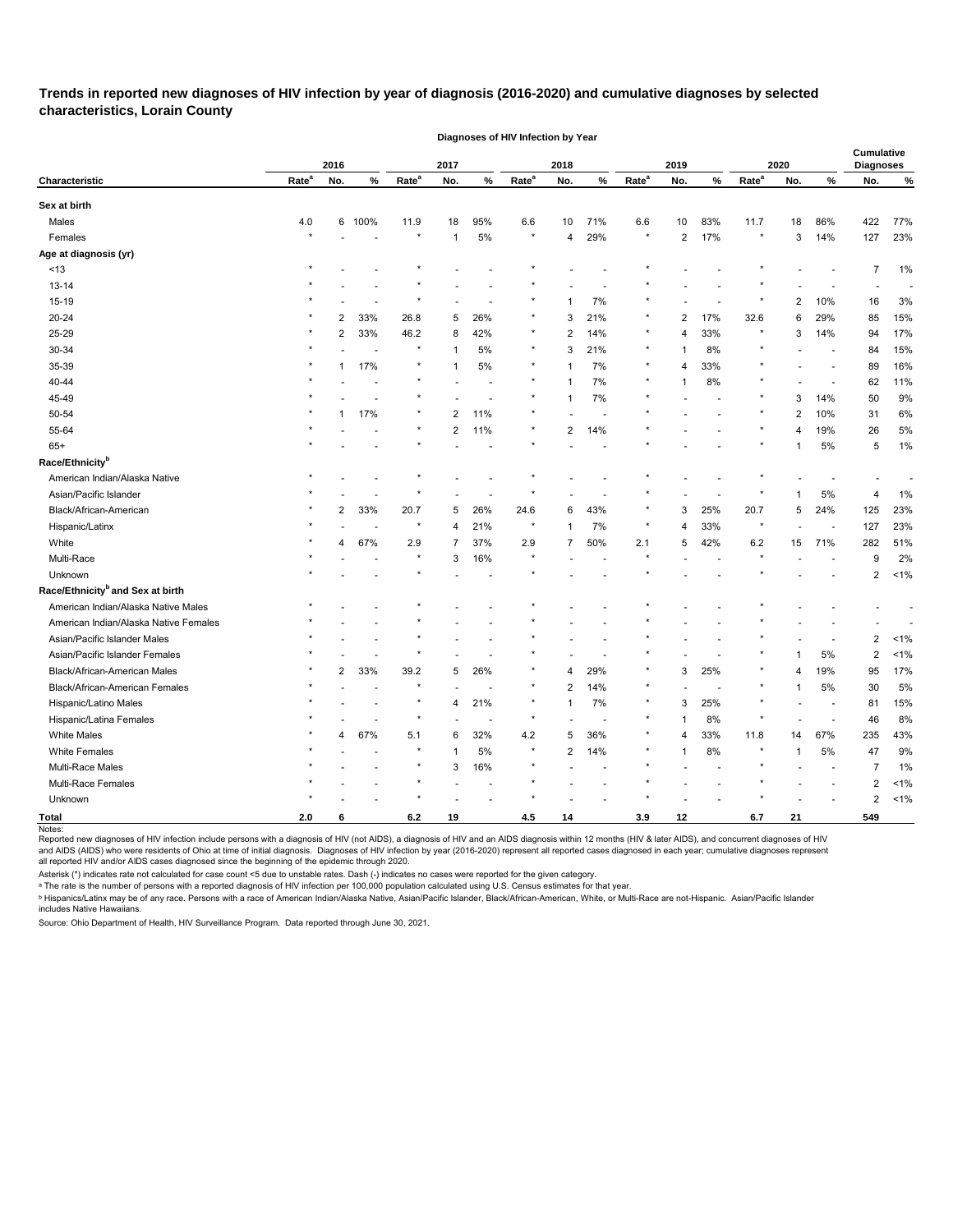**Trends in reported new diagnoses of HIV infection by year of diagnosis (2016-2020) and cumulative diagnoses by transmission category, Lorain County**

**Diagnoses of HIV Infection by Year**

|                                          | 2016                     |      | 2017                     |                          | 2018                     |                          | 2019                     |                          | 2020                     |                          | <b>Cumulative</b><br><b>Diagnoses</b> |      |
|------------------------------------------|--------------------------|------|--------------------------|--------------------------|--------------------------|--------------------------|--------------------------|--------------------------|--------------------------|--------------------------|---------------------------------------|------|
| <b>Transmission Category<sup>a</sup></b> | No.                      | %    | No.                      | %                        | No.                      | %                        | No.                      | %                        | No.                      | %                        | No.                                   | %    |
| Male adult or adolescent                 |                          |      |                          |                          |                          |                          |                          |                          |                          |                          |                                       |      |
| Male-to-male sexual contact              | 4                        | 67%  | 12                       | 67%                      | 3                        | 30%                      | 9                        | 90%                      | 6                        | 33%                      | 247                                   | 59%  |
| Injection drug use (IDU)                 | $\mathbf{2}$             | 33%  | $\overline{\phantom{a}}$ | $\overline{\phantom{a}}$ | $\overline{\phantom{a}}$ | $\overline{\phantom{a}}$ | -                        | $\overline{\phantom{a}}$ |                          | $\overline{\phantom{a}}$ | 40                                    | 10%  |
| Male-to-male sexual contact and IDU      | $\overline{\phantom{0}}$ |      | $\overline{\phantom{a}}$ | $\overline{\phantom{a}}$ |                          | 10%                      | $\overline{\phantom{0}}$ | $\overline{a}$           | $\overline{\phantom{0}}$ | $\overline{\phantom{0}}$ | 24                                    | 6%   |
| Heterosexual contact                     |                          |      | $\overline{\phantom{0}}$ |                          | 1                        | 10%                      | $\mathbf{1}$             | 10%                      |                          |                          | 24                                    | 6%   |
| Other/unknown                            | $\overline{\phantom{0}}$ |      | 6                        | 33%                      | 5                        | 50%                      | $\overline{\phantom{0}}$ | $\overline{\phantom{0}}$ | 12                       | 67%                      | 83                                    | 20%  |
| Subtotal                                 | 6                        | 100% | 18                       | 100%                     | 10                       | 100%                     | 10                       | 100%                     | 18                       | 100%                     | 418                                   | 100% |
| Female adult or adolescent               |                          |      |                          |                          |                          |                          |                          |                          |                          |                          |                                       |      |
| Injection drug use                       |                          |      | $\blacksquare$           |                          | $\overline{\phantom{a}}$ |                          | $\overline{\phantom{0}}$ |                          |                          | 33%                      | 16                                    | 13%  |
| Heterosexual contact                     |                          |      |                          | 100%                     | $\overline{2}$           | 50%                      | $\mathbf{2}$             | 100%                     | $\overline{\phantom{0}}$ | $\sim$                   | 93                                    | 75%  |
| Other/unknown                            |                          |      | $\overline{\phantom{0}}$ |                          | $\overline{2}$           | 50%                      | $\overline{\phantom{0}}$ | $\overline{a}$           | $\overline{2}$           | 67%                      | 15                                    | 12%  |
| Subtotal                                 |                          |      |                          | 100%                     | 4                        | 100%                     | $\mathbf{2}$             | 100%                     |                          | 3 100%                   | 124                                   | 100% |
| Child (<13 yrs at diagnosis)             |                          |      |                          |                          |                          |                          |                          |                          |                          |                          |                                       |      |
| Perinatal                                |                          |      |                          |                          |                          |                          |                          |                          |                          |                          | 5                                     | 71%  |
| Other/unknown                            |                          |      | $\overline{\phantom{a}}$ |                          | ۰.                       |                          | $\overline{\phantom{0}}$ |                          |                          | $\overline{\phantom{a}}$ | $\overline{2}$                        | 29%  |
| Subtotal                                 |                          |      | $\overline{\phantom{a}}$ |                          | $\overline{\phantom{a}}$ |                          | $\overline{\phantom{a}}$ |                          |                          |                          |                                       | 100% |
| <b>Total</b>                             | 6                        |      | 19                       |                          | 14                       |                          | 12                       |                          | 21                       |                          | 549                                   |      |

**Trends in reported diagnoses of HIV infection by year of diagnosis (2016-2020) and cumulative diagnoses by exposure category, Lorain County**

**Diagnoses of HIV Infection by Year**

|                                                          | 2016                     |                          | 2017                     |     | 2018                     |                          | 2019                     |                          | 2020                     |                          | <b>Cumulative</b><br>Diagnoses |     |
|----------------------------------------------------------|--------------------------|--------------------------|--------------------------|-----|--------------------------|--------------------------|--------------------------|--------------------------|--------------------------|--------------------------|--------------------------------|-----|
| <b>Exposure Category</b> <sup>D</sup>                    | No.                      | %                        | No.                      | %   | No.                      | ℅                        | No.                      | %                        | No.                      | %                        | No.                            | %   |
| Male-to-male sexual contact only                         |                          | 67%                      | $12 \overline{ }$        | 63% | 3                        | 21%                      | 9                        | 75%                      | 6                        | 29%                      | 239                            | 44% |
| Injection drug use (IDU) only                            | 2                        | 33%                      | $\overline{\phantom{0}}$ | . . |                          | $\overline{\phantom{a}}$ |                          | -                        | $\overline{\phantom{0}}$ | $\overline{\phantom{a}}$ | 34                             | 6%  |
| Heterosexual contact only                                | $\overline{\phantom{0}}$ | $\overline{\phantom{0}}$ |                          | 5%  | 3                        | 21%                      | 3                        | 25%                      | $\overline{\phantom{0}}$ | $\overline{\phantom{0}}$ | 117                            | 21% |
| Male-to-male sexual contact & IDU                        | $\overline{\phantom{0}}$ | $\overline{\phantom{a}}$ |                          |     |                          |                          |                          |                          |                          | $\overline{\phantom{0}}$ | 20                             | 4%  |
| IDU & Heterosexual contact                               | $\overline{\phantom{0}}$ | $\overline{\phantom{a}}$ | $\overline{\phantom{a}}$ | . . | $\overline{\phantom{0}}$ | $\overline{\phantom{0}}$ | $\overline{\phantom{0}}$ | -                        |                          | 5%                       | 22                             | 4%  |
| Male-to-male sexual contact & Heterosexual contact       | $\overline{\phantom{0}}$ | $\overline{\phantom{0}}$ | $\sim$                   |     |                          |                          |                          | $\overline{\phantom{a}}$ |                          | $\overline{\phantom{0}}$ | 8                              | 1%  |
| Male-to-male sexual contact & IDU & Heterosexual contact | $\overline{\phantom{0}}$ |                          |                          |     |                          | 7%                       |                          | -                        |                          | $\overline{\phantom{0}}$ |                                | 1%  |
| Perinatal exposure                                       | $\overline{\phantom{0}}$ | $\overline{\phantom{0}}$ | $\overline{\phantom{0}}$ |     |                          |                          |                          | -                        | $\overline{\phantom{0}}$ | $\overline{\phantom{0}}$ | 5                              | 1%  |
| Other/unknown                                            | $\overline{\phantom{0}}$ |                          | 6                        | 32% |                          | 50%                      |                          | -                        | 14                       | 67%                      | 100                            | 18% |
| Total                                                    | 6                        |                          | 19                       |     | 14                       |                          | 12                       |                          | 21                       |                          | 549                            |     |

Notes:<br>Reported new diagnoses of HIV infection include persons with a diagnosis of HIV (not AIDS), a diagnosis addignosis of HIDS diagnosis within 12 months (HIV & later AIDS), and concurrent diagnoses of HIV all reported HIV and/or AIDS cases diagnosed since the beginning of the epidemic through 2020.<br>Dash (-) indicates no cases were reported for the given category. and AIDS (AIDS) who were residents of Ohio at time of initial diagnosis. Diagnoses of HIV infection by year (2016-2020) represent all reported cases diagnosed in each year; cumulative diagnoses represent

a Transmission categories are mutually exclusive, hierarchical risk categories determined by the CDC and system-calculated using sex at birth and risk factor history to determine mode of transmission. A person with multip risks is only represented in the highest category based on the CDC hierarchical algorithm. Thus, transgender women are included in the male-to-male sexual contact transmission category if assigned male at birth and risk f history indicates sex with males. Please note this is for the categorization of HIV transmission categories only and not to describe sexual orientation.

 $^{\rm b}$  Exposure categories are mutually exclusive risk categories. All possible combinations of risks are represented among exposure categories. A person with multiple risks is represented in the exposure

category identifying all the reported ways in which that person may have been exposed to HIV. Source: Ohio Department of Health, HIV Surveillance Program. Data reported through June 30, 2021.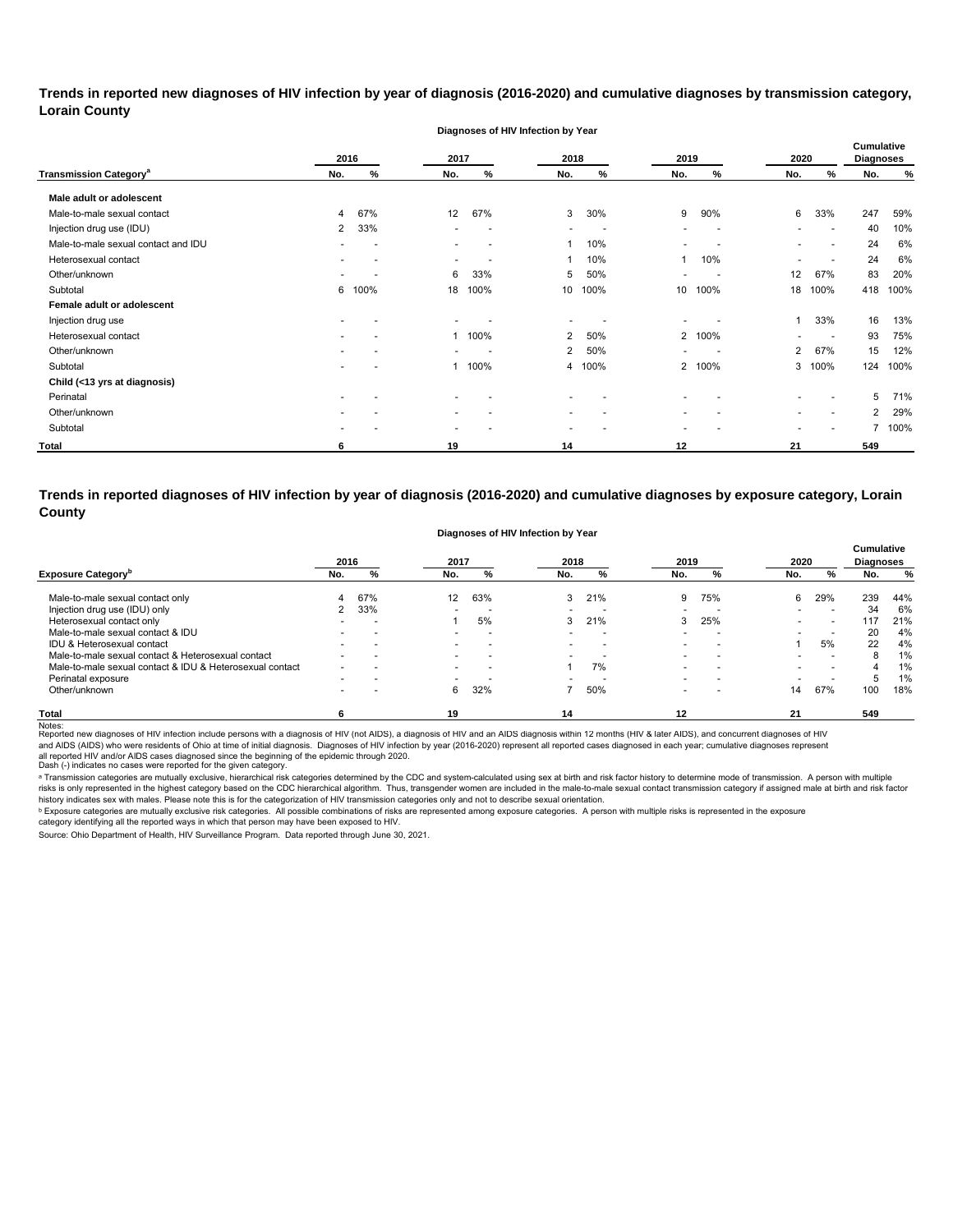# Persons Living with Diagnosed HIV Infection Reported in Lorain County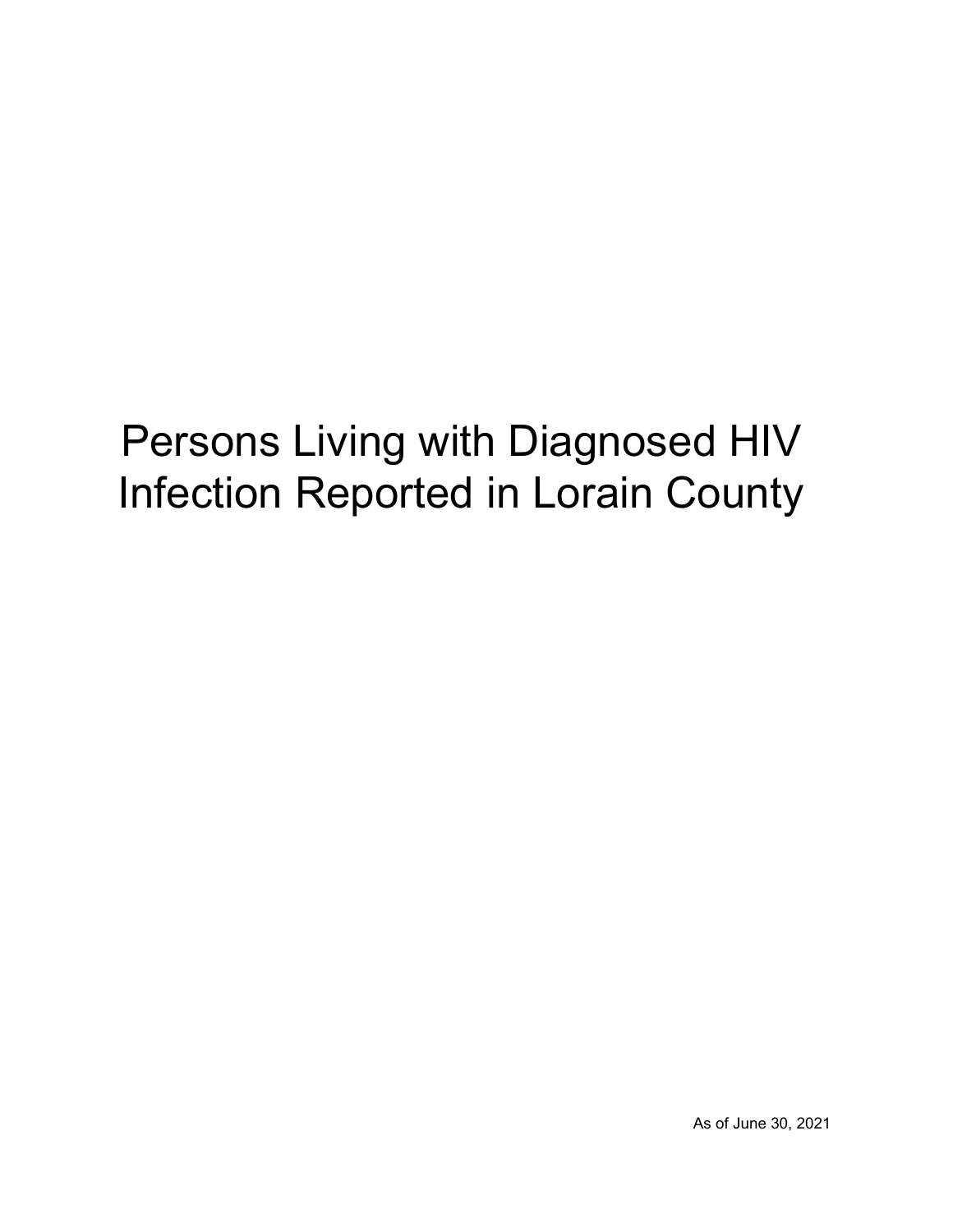#### **Current Disease Status Characteristic Rate<sup>a</sup> No. % No. % No. % Sex at birth** Males 184.1 283 74% 144 76% 139 72% Females 62.5 99 26% 46 24% 53 28% **Age at end of year**  $\le$ 13  $\le$  -  $\le$  -  $\le$  -  $\le$  -  $\le$  -  $\le$  -  $\le$  -  $\le$  -  $\le$  -  $\le$  -  $\le$  -  $\le$  -  $\le$  -  $\le$  -  $\le$  -  $\le$  -  $\le$  -  $\le$  -  $\le$  -  $\le$  -  $\le$  -  $\le$  -  $\le$  -  $\le$  -  $\le$  -  $\le$  -  $\le$  -  $\le$  -  $\le$  -  $\le$  -  $\le$ 13-14 \* 1 <1% 1 1% - - 15-19 \* 2 1% 1 1% 1 1% 20-24 81.4 15 4% 12 6% 3 2% 25-29 132.8 24 6% 20 11% 4 2% 30-34 160.3 29 8% 17 9% 12 6% 35-39 155.5 29 8% 17 9% 12 6% 40-44 143.6 27 7% 17 9% 10 5% 45-49 265.7 52 14% 22 12% 30 16% 50-54 267.9 55 14% 26 14% 29 15% 55-64 247.5 110 29% 42 22% 68 35% 65+ 62.8 38 10% 15 8% 23 12% **Race/Ethnicity<sup>b</sup>** American Indian/Alaska Native \* - - - - - - Asian/Pacific Islander \* 2 1% 1 1% 1 1% Black/African-American 339.6 82 21% 40 21% 42 22% Hispanic/Latinx 310.6 102 27% 40 21% 62 32% White 76.1 184 48% 103 54% 81 42% Multi-Race 132.1 11 3% 5 3% 6 3% Unknown \* 1 <1% 1 1% - - **Race/Ethnicity<sup>b</sup>and Sex at birth** American Indian/Alaska Native Males **\* \*** The state of the state of the state of the state of the state of the state of the state of the state of the state of the state of the state of the state of the state of the state American Indian/Alaska Native Females \* - - - - - - Asian/Pacific Islander Males **1** 1% <sup>\*</sup> 1 1 1% - 1 1 1% - 1 1 1% Asian/Pacific Islander Females \* 1 <1% 1 1% - - Black/African-American Males 430.4 55 14% 27 14% 28 15% Black/African-American Females 237.6 27 7% 13 7% 14 7% Hispanic/Latino Males 420.7 69 18% 28 15% 41 21% Hispanic/Latina Females 200.8 33 9% 12 6% 21 11% White Males 126.1 149 39% 83 44% 66 34% White Females 28.3 35 9% 20 11% 15 8% Multi-Race Males 194.5 8 2% 5 3% 3 2% Multi-Race Females \* 3 1% - - 3 2% Unknown \* 1 <1% 1 1% - - **Total 122.4 382 190 192 HIV (not AIDS) AIDS Living with diagnosed HIV infection in 2020**

# **Reported persons living with diagnosed HIV infection in 2020 by current disease status and selected characteristics, Lorain County**

Living with diagnosed HIV infection represents all persons ever diagnosed and reported with HIV and/or AIDS who have not been reported as having died as of December 31, 2020. Persons living with diagnosed HIV infection represent persons living in Ohio as of December 31, 2020, regardless of whether the person was a resident of Ohio at time of initial HIV and/or AIDS diagnosis.

Asterisk (\*) indicates rate not calculated for case count <5 due to unstable rates. Dash (-) indicates no cases were reported for the given category.

a The rate is the number of persons living with diagnosed HIV infection per 100,000 population calculated using 2020 U.S. Census estimates.

ᵇ Hispanics/Latinx may be of any race. Persons with a race of American Indian/Alaska Native, Asian/Pacific Islander, Black/African-American, White, or Multi-Race are not-Hispanic. Asian/Pacific Islander includes Native Hawaiians.

Notes: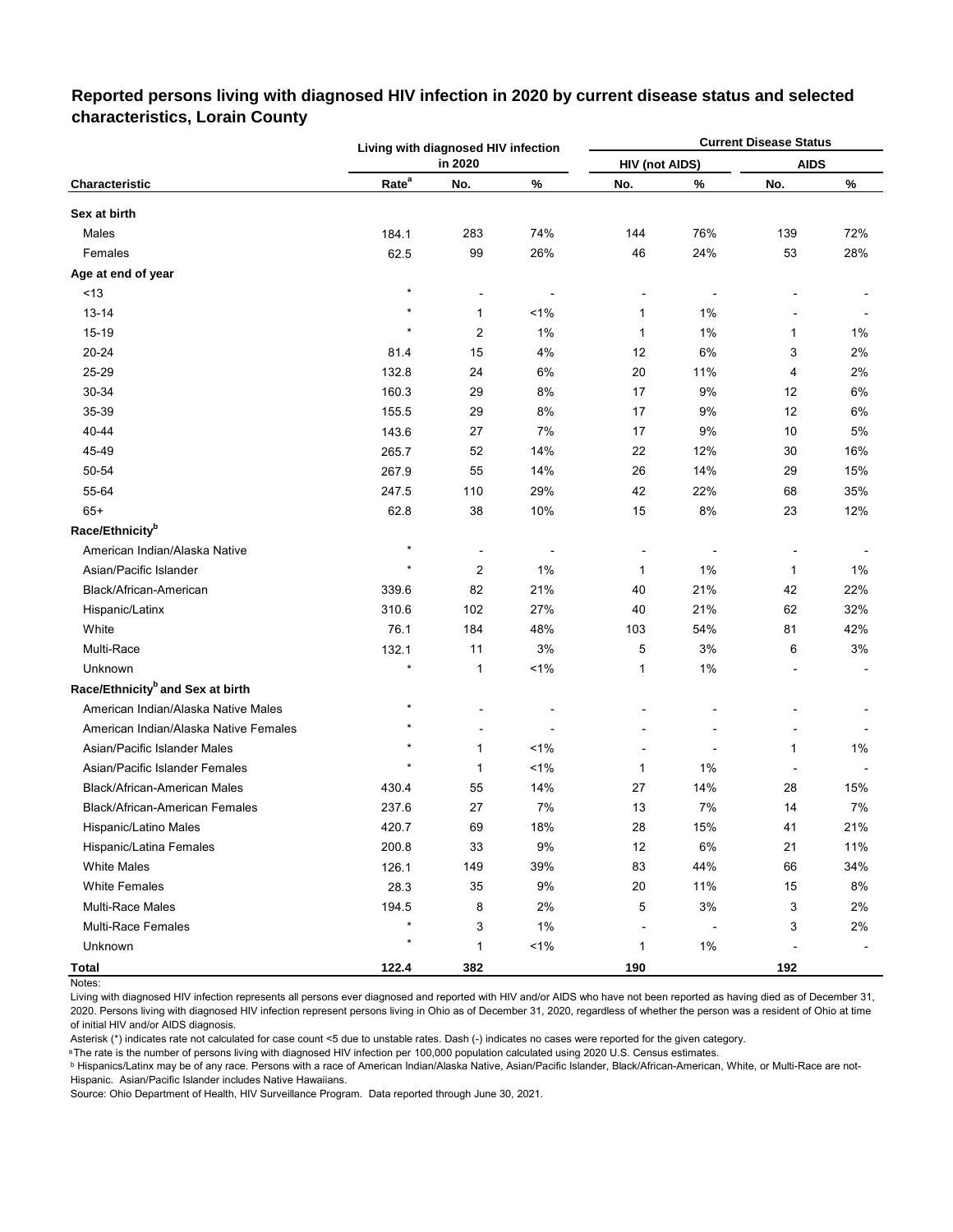# **Reported persons living with diagnosed HIV infection in 2020 by current disease status and transmission category, Lorain County**

|                                          | Living with diagnosed HIV infection |      |                       |      | <b>Current Disease Status</b> |      |
|------------------------------------------|-------------------------------------|------|-----------------------|------|-------------------------------|------|
|                                          | in 2020                             |      | <b>HIV (not AIDS)</b> |      | <b>AIDS</b>                   |      |
| <b>Transmission Category<sup>a</sup></b> | No.                                 | %    | No.                   | %    | No.                           | %    |
| Male adult or adolescent                 |                                     |      |                       |      |                               |      |
| Male-to-male sexual contact              | 168                                 | 60%  | 90                    | 63%  | 78                            | 57%  |
| Injection drug use (IDU)                 | 20                                  | 7%   | 10                    | 7%   | 10                            | 7%   |
| Male-to-male sexual contact and IDU      | 10                                  | 4%   | 3                     | 2%   | 7                             | 5%   |
| Heterosexual contact                     | 20                                  | 7%   | 7                     | 5%   | 13                            | 9%   |
| Other/unknown                            | 63                                  | 22%  | 33                    | 23%  | 30                            | 22%  |
| Subtotal                                 | 281                                 | 100% | 143                   | 100% | 138                           | 100% |
| Female adult or adolescent               |                                     |      |                       |      |                               |      |
| Injection drug use                       | 11                                  | 11%  | 5                     | 11%  | 6                             | 12%  |
| Heterosexual contact                     | 79                                  | 82%  | 36                    | 82%  | 43                            | 83%  |
| Other/unknown                            | 6                                   | 6%   | 3                     | 7%   | 3                             | 6%   |
| Subtotal                                 | 96                                  | 100% | 44                    | 100% | 52                            | 100% |
| Child (<13 yrs at diagnosis)             |                                     |      |                       |      |                               |      |
| Perinatal                                | 4                                   | 80%  | $\overline{2}$        | 67%  | 2                             | 100% |
| Other/unknown                            |                                     | 20%  | 1                     | 33%  | $\blacksquare$                |      |
| Subtotal                                 | 5                                   | 100% | 3                     | 100% | $\overline{2}$                | 100% |
| Total                                    | 382                                 |      | 190                   |      | 192                           |      |

# **Reported persons living with diagnosed HIV infection in 2020 by current disease status and exposure category, Lorain County**

|                                                          | Living with diagnosed HIV infection |       |                       |       | <b>Current Disease Status</b> |       |
|----------------------------------------------------------|-------------------------------------|-------|-----------------------|-------|-------------------------------|-------|
|                                                          | in 2020                             |       | <b>HIV (not AIDS)</b> |       | <b>AIDS</b>                   |       |
| <b>Exposure Category</b> <sup>b</sup>                    | No.                                 | %     | No.                   | %     | No.                           | %     |
| Male-to-male sexual contact only                         | 164                                 | 43%   | 89                    | 47%   | 75                            | 39%   |
| Injection drug use (IDU) only                            | 16                                  | 4%    | 9                     | 5%    |                               | 4%    |
| Heterosexual contact only                                | 99                                  | 26%   | 43                    | 23%   | 56                            | 29%   |
| Male-to-male sexual contact & IDU                        | 7                                   | 2%    | 2                     | $1\%$ | 5                             | 3%    |
| <b>IDU &amp; Heterosexual contact</b>                    | 15                                  | 4%    | 6                     | 3%    | 9                             | 5%    |
| Male-to-male sexual contact & Heterosexual contact       | 4                                   | $1\%$ |                       | 1%    | 3                             | 2%    |
| Male-to-male sexual contact & IDU & Heterosexual contact | 3                                   | 1%    |                       | 1%    | $\overline{2}$                | $1\%$ |
| Perinatal exposure                                       | 4                                   | 1%    | $\overline{2}$        | 1%    | $\overline{2}$                | 1%    |
| Other/unknown                                            | 70                                  | 18%   | 37                    | 19%   | 33                            | 17%   |
| Total                                                    | 382                                 |       | 190                   |       | 192                           |       |

Notes:

Living with diagnosed HIV infection represents all persons ever diagnosed and reported with HIV and/or AIDS who have not been reported as having died as of December 31, 2020. Persons living with diagnosed HIV infection represent persons living in Ohio as of December 31, 2020, regardless of whether the person was a resident of Ohio at time of initial HIV and/or AIDS diagnosis.

Dash (-) indicates no cases were reported for the given category.

a Transmission categories are mutually exclusive, hierarchical risk categories determined by the CDC and system-calculated using sex at birth and risk factor history to determine mode of transmission. A person with multiple risks is only represented in the highest category based on the CDC hierarchical algorithm. Thus, transgender women are included in the male-to-male sexual contact transmission category if assigned male at birth and risk factor history indicates sex with males. Please note this is for the categorization of HIV transmission categories only and not to describe sexual orientation.

**b** Exposure categories are mutually exclusive risk categories. All possible combinations of risks are represented among exposure categories. A person with multiple risks is represented in the exposure category identifying all the reported ways in which that person may have been exposed to HIV.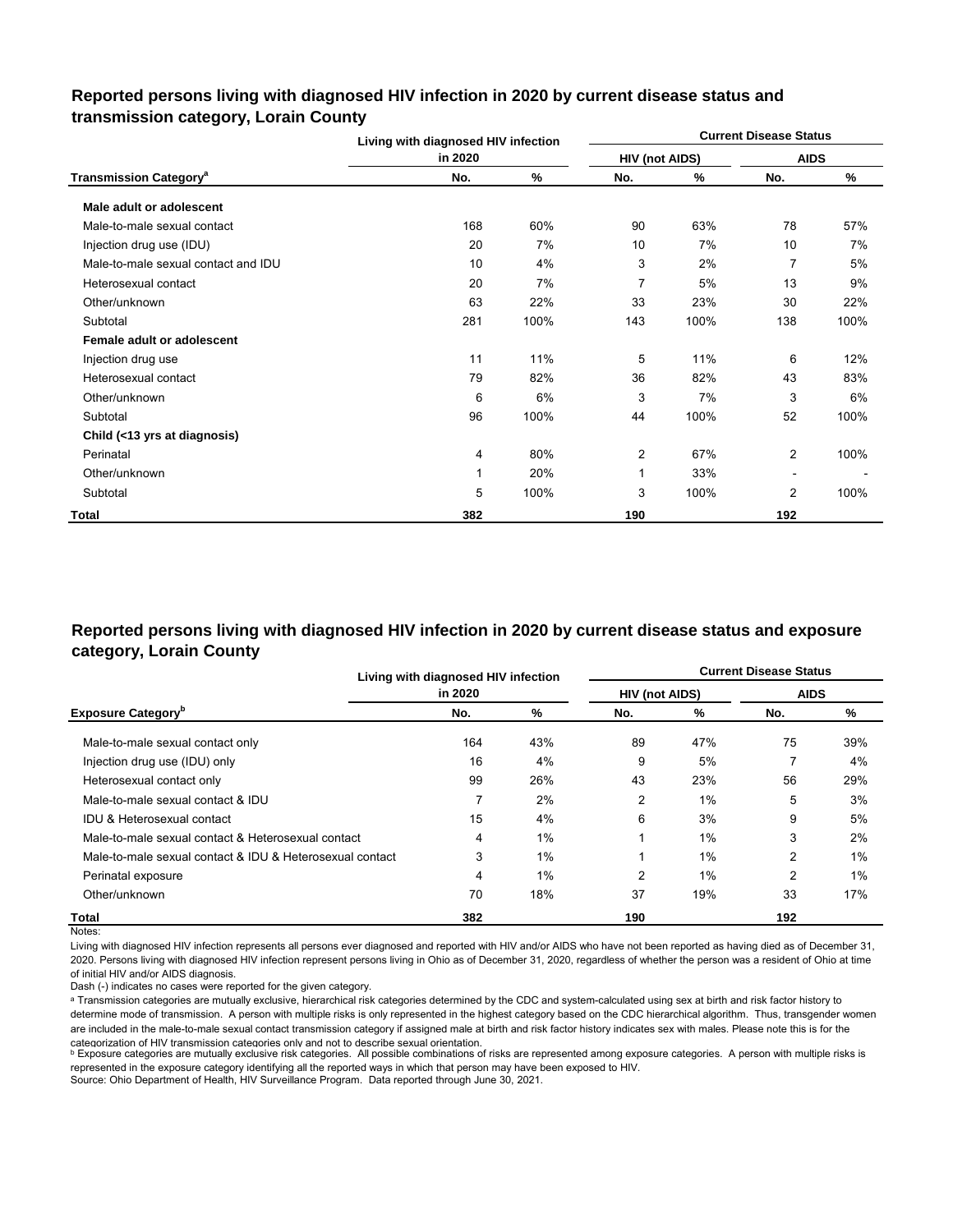|                    | American Indian/Alaska Native |     |                          | <b>Asian/Pacific Islander</b> |     |                          | <b>Black/African-American</b> |     |     |                   | Hispanic/ Latinx <sup>a</sup> |     |                   | White |     |                   | <b>Multi-Race</b> |     | <b>Unknown</b> |      |
|--------------------|-------------------------------|-----|--------------------------|-------------------------------|-----|--------------------------|-------------------------------|-----|-----|-------------------|-------------------------------|-----|-------------------|-------|-----|-------------------|-------------------|-----|----------------|------|
| Age at end of year | Rate <sup>b</sup>             | No. | %                        | Rate <sup>r</sup>             | No. | %                        | Rate <sup>p</sup>             | No. | %   | Rate <sup>r</sup> | No.                           | %   | Rate <sup>r</sup> | No.   | ℅   | Rate <sup>"</sup> | No.               |     | No.            | %    |
| ~13                |                               |     |                          |                               |     |                          |                               |     |     |                   |                               |     |                   |       |     |                   |                   |     |                |      |
| $13 - 14$          |                               |     |                          |                               |     |                          |                               |     | 1%  |                   |                               |     |                   |       |     |                   |                   |     |                |      |
| $15 - 19$          |                               |     | $\overline{\phantom{0}}$ |                               |     | 50%                      | $\ast$                        |     | 1%  |                   |                               |     |                   |       |     |                   |                   |     |                |      |
| 20-24              |                               |     |                          |                               |     |                          | 317.0                         | 6   | 7%  |                   |                               | 2%  | 48.6              |       | 3%  |                   |                   | 9%  |                |      |
| 25-29              |                               |     |                          |                               |     | $\overline{\phantom{a}}$ | 237.5                         | 5   | 6%  | 367.6             |                               | 9%  | 71.7              |       | 5%  |                   |                   | 9%  |                |      |
| 30-34              |                               |     |                          |                               |     | $\overline{\phantom{a}}$ | 783.6                         | 13  | 16% |                   |                               | 4%  | 82.2              | 11    | 6%  |                   |                   | 9%  |                |      |
| 35-39              |                               |     | $\overline{\phantom{0}}$ |                               |     | $\overline{\phantom{a}}$ | 385.1                         | 6   | 7%  | 305.5             |                               | 7%  | 106.2             | 15    | 8%  |                   |                   | 9%  |                |      |
| 40-44              |                               |     |                          |                               |     | $\overline{\phantom{a}}$ | 336.9                         | 5   | 6%  | 596.1             | 12                            | 12% | 68.3              | 10    | 5%  |                   |                   |     |                |      |
| 45-49              |                               |     |                          |                               |     | $\overline{\phantom{a}}$ | 604.8                         |     | 11% | 738.2             | 13                            | 13% | 177.9             | 28    | 15% | $\star$           |                   | 18% |                |      |
| 50-54              |                               |     |                          |                               |     | $\overline{\phantom{a}}$ | 643.3                         | a   | 11% | 795.8             | 12                            | 12% | 198.8             | 34    | 18% |                   |                   |     |                |      |
| 55-64              |                               |     |                          |                               |     | 50%                      | 728.9                         | 21  | 26% | .261.6            | 34                            | 33% | 129.2             | 49    | 27% |                   |                   | 36% |                | 100% |
| $65+$              |                               |     |                          |                               |     | $\overline{\phantom{a}}$ | 192.5                         | 6   | 7%  | 296.2             | 9                             | 9%  | 41.3              | 22    | 12% |                   |                   | 9%  |                |      |
| <b>Total</b>       |                               |     |                          |                               |     |                          | 339.6                         | 82  |     | 310.6             | 102                           |     | 76.1              | 184   |     | 132.1             |                   |     |                |      |

© Transmission categories are mutually exclusive, hierarchical risk categories determined by the CDC and system-calculated using sex at birth and risk factor history to determine mode of transmission. A person with multip hierarchical algorithm. Thus, transgender women are included in the male-to-male sexual contact transmission category if assigned male at birth and risk factor history indicates sex with males. Please note this is for the sexual orientation.

<sup>d</sup> Exposure categories are mutually exclusive risk categories. All possible combinations of risks are represented among exposure categories. A person with multiple risks is represented in the exposure category identifying

|                                          | Living with diagnosed HIV infection in 2020 |                          |                                         |                          |                                   |      |                                  |                          |       |      |                |      |                          |                          |
|------------------------------------------|---------------------------------------------|--------------------------|-----------------------------------------|--------------------------|-----------------------------------|------|----------------------------------|--------------------------|-------|------|----------------|------|--------------------------|--------------------------|
| <b>Transmission Category<sup>c</sup></b> | American<br>Indian/Alaska<br><b>Native</b>  |                          | <b>Asian/Pacific</b><br><b>Islander</b> |                          | <b>Black/African-</b><br>American |      | Hispanic/<br>Latinx <sup>a</sup> |                          | White |      | Multi-Race     |      | <b>Unknown</b>           |                          |
|                                          | No.                                         | %                        | No.                                     | %                        | No.                               | %    | No.                              | %                        | No.   | %    | No.            | %    | No.                      | %                        |
| Male adult or adolescent                 |                                             |                          |                                         |                          |                                   |      |                                  |                          |       |      |                |      |                          |                          |
| Male-to-male sexual contact              | $\overline{\phantom{a}}$                    | $\overline{\phantom{0}}$ | $\overline{\phantom{0}}$                | $\overline{\phantom{a}}$ | 32                                | 60%  | 33                               | 48%                      | 98    | 66%  | 5              | 63%  |                          | $\overline{\phantom{0}}$ |
| Injection drug use (IDU)                 |                                             | $\overline{\phantom{0}}$ | $\overline{\phantom{a}}$                | $\overline{\phantom{a}}$ |                                   | 9%   | 10                               | 14%                      |       | 3%   |                | 13%  |                          |                          |
| Male-to-male sexual contact and IDU      |                                             | $\overline{\phantom{a}}$ | $\overline{\phantom{a}}$                | $\overline{\phantom{a}}$ |                                   | 2%   |                                  | 6%                       | 5     | 3%   |                |      |                          |                          |
| Heterosexual contact                     |                                             | $\overline{\phantom{a}}$ | $\overline{\phantom{0}}$                | $\overline{\phantom{a}}$ |                                   | 11%  |                                  | 10%                      |       | 5%   |                |      |                          |                          |
| Other/unknown                            |                                             | $\overline{\phantom{a}}$ |                                         | 100%                     |                                   | 17%  | 15                               | 22%                      | 35    | 23%  | $\overline{2}$ | 25%  |                          | 100%                     |
| Subtotal                                 |                                             |                          |                                         | 100%                     | 53                                | 100% | 69                               | 100%                     | 149   | 100% | 8              | 100% |                          | 100%                     |
| Female adult or adolescent               |                                             |                          |                                         |                          |                                   |      |                                  |                          |       |      |                |      |                          |                          |
| Injection drug use                       |                                             |                          |                                         |                          |                                   | 4%   |                                  | 12%                      | 6     | 18%  |                |      |                          |                          |
| Heterosexual contact                     |                                             | $\overline{\phantom{0}}$ |                                         | $\overline{\phantom{0}}$ | 22                                | 85%  | 28                               | 85%                      | 27    | 79%  | $\overline{2}$ | 100% | $\overline{\phantom{a}}$ | $\overline{\phantom{0}}$ |
| Other/unknown                            |                                             | $\overline{\phantom{a}}$ |                                         | 100%                     |                                   | 12%  |                                  | 3%                       |       | 3%   |                |      | $\overline{\phantom{0}}$ | $\overline{\phantom{a}}$ |
| Subtotal                                 |                                             | $\overline{\phantom{0}}$ |                                         | 100%                     | 26                                | 100% | 33                               | 100%                     | 34    | 100% | $\overline{2}$ | 100% |                          | $\overline{\phantom{0}}$ |
| Child (<13 yrs at diagnosis)             |                                             |                          |                                         |                          |                                   |      |                                  |                          |       |      |                |      |                          |                          |
| Perinatal                                |                                             |                          | $\overline{\phantom{0}}$                | $\overline{\phantom{a}}$ | $\overline{2}$                    | 67%  | $\overline{\phantom{a}}$         |                          |       | 100% |                | 100% |                          | $\overline{\phantom{0}}$ |
| Other/unknown                            |                                             |                          | $\overline{\phantom{a}}$                | $\overline{\phantom{0}}$ |                                   | 33%  |                                  | $\overline{\phantom{0}}$ |       |      |                |      |                          |                          |
| Subtotal                                 |                                             | $\overline{\phantom{0}}$ | $\overline{\phantom{0}}$                | $\overline{\phantom{0}}$ |                                   | 100% |                                  | $\overline{\phantom{0}}$ |       | 100% |                | 100% |                          |                          |
| <b>Total</b>                             |                                             |                          |                                         |                          | 82                                |      | 102                              |                          | 184   |      | 11             |      |                          |                          |

|                                                          | American<br>Indian/Alaska<br><b>Native</b> |                          | Asian/Pacific<br>Islander |                          | <b>Black/African-</b><br>American |       | Hispanic/<br>Latinx <sup>a</sup> |                          | White |     | <b>Multi-Race</b> |     | <b>Unknown</b> |                          |
|----------------------------------------------------------|--------------------------------------------|--------------------------|---------------------------|--------------------------|-----------------------------------|-------|----------------------------------|--------------------------|-------|-----|-------------------|-----|----------------|--------------------------|
| <b>Exposure Category<sup>a</sup></b>                     | No.                                        |                          | No.                       |                          | No.                               |       | No.                              |                          | No.   |     | No.               |     | No.            |                          |
| Male-to-male sexual contact only                         | $\overline{\phantom{a}}$                   | $\overline{\phantom{a}}$ | $\overline{\phantom{a}}$  | -                        | 31                                | 38%   | 32                               | 31%                      | 96    | 52% |                   | 45% |                |                          |
| Injection drug use (IDU) only                            |                                            | $\overline{\phantom{a}}$ | $\overline{\phantom{a}}$  |                          |                                   | 6%    | 6                                | 6%                       |       | 3%  |                   |     |                |                          |
| Heterosexual contact only                                |                                            |                          | $\overline{\phantom{a}}$  |                          | 28                                | 34%   | 35                               | 34%                      | 34    | 18% |                   | 18% |                |                          |
| Male-to-male sexual contact & IDU                        |                                            |                          | $\overline{\phantom{a}}$  |                          |                                   | $1\%$ |                                  | 3%                       |       | 2%  |                   |     |                |                          |
| <b>IDU &amp; Heterosexual contact</b>                    | $\overline{\phantom{0}}$                   | $\overline{\phantom{a}}$ | $\sim$                    | $\overline{\phantom{a}}$ |                                   | 1%    | 8                                | 8%                       |       | 3%  |                   | 9%  |                | $\overline{\phantom{a}}$ |
| Male-to-male sexual contact & Heterosexual contact       |                                            | $\overline{\phantom{a}}$ | $\overline{\phantom{a}}$  | $\overline{\phantom{a}}$ |                                   | 1%    |                                  | 1%                       |       | 1%  |                   |     |                |                          |
| Male-to-male sexual contact & IDU & Heterosexual contact | $\overline{\phantom{a}}$                   |                          | $\overline{\phantom{a}}$  |                          | $\overline{\phantom{a}}$          |       |                                  | 1%                       |       | 1%  |                   |     |                |                          |
| Perinatal exposure                                       | $\overline{\phantom{a}}$                   | $\overline{\phantom{a}}$ |                           |                          |                                   | 2%    | $\overline{\phantom{a}}$         | $\overline{\phantom{0}}$ |       | 1%  |                   | 9%  |                |                          |
| Other/unknown                                            | $\overline{\phantom{0}}$                   | $\overline{\phantom{a}}$ | ົ່າ                       | 100%                     |                                   | 16%   | 16                               | 16%                      | 36    | 20% |                   | 18% |                | 100%                     |
| Total                                                    |                                            |                          |                           |                          | 82                                |       | 102                              |                          | 184   |     |                   |     |                |                          |

Notes:

Living with diagnosed HIV infection represents all persons ever diagnosed and reported with HIV and/or AIDS who have not been reported as having died as of December 31, 2020. Persons living with diagnosed HIV infection rep regardless of whether the person was a resident of Ohio at time of initial HIV and/or AIDS diagnosis.

#### **Reported persons living with diagnosed HIV infection in 2020 by race/ethnicity and transmission category, Lorain County**

#### **Reported persons living with diagnosed HIV infection in 2020 by race/ethnicity and age, Lorain County**

#### **Living with diagnosed HIV infection in 2020**

#### **Reported persons living with diagnosed HIV infection in 2020 by race/ethnicity and exposure category, Lorain County**

#### **Living with diagnosed HIV infection in 2020**

Source: Ohio Department of Health, HIV Surveillance Program. Data reported through June 30, 2021.

ᵇ The rate is the number of persons living with diagnosed HIV infection per 100,000 population calculated using U.S. Census estimates for that year.

Asterisk (\*) indicates rate not calculated because census data unavailable or for case count <5 due to unstable rates. Dash (-) indicates no cases were reported for the given category.

a Hispanics/Latinx may be of any race. Persons with a race of American Indian/Alaska Native, Asian/Pacific Islander, Black/African-American, White, or Multi-Race are not-Hispanic. Asian/Pacific Islander includes Native Haw

#### HIV.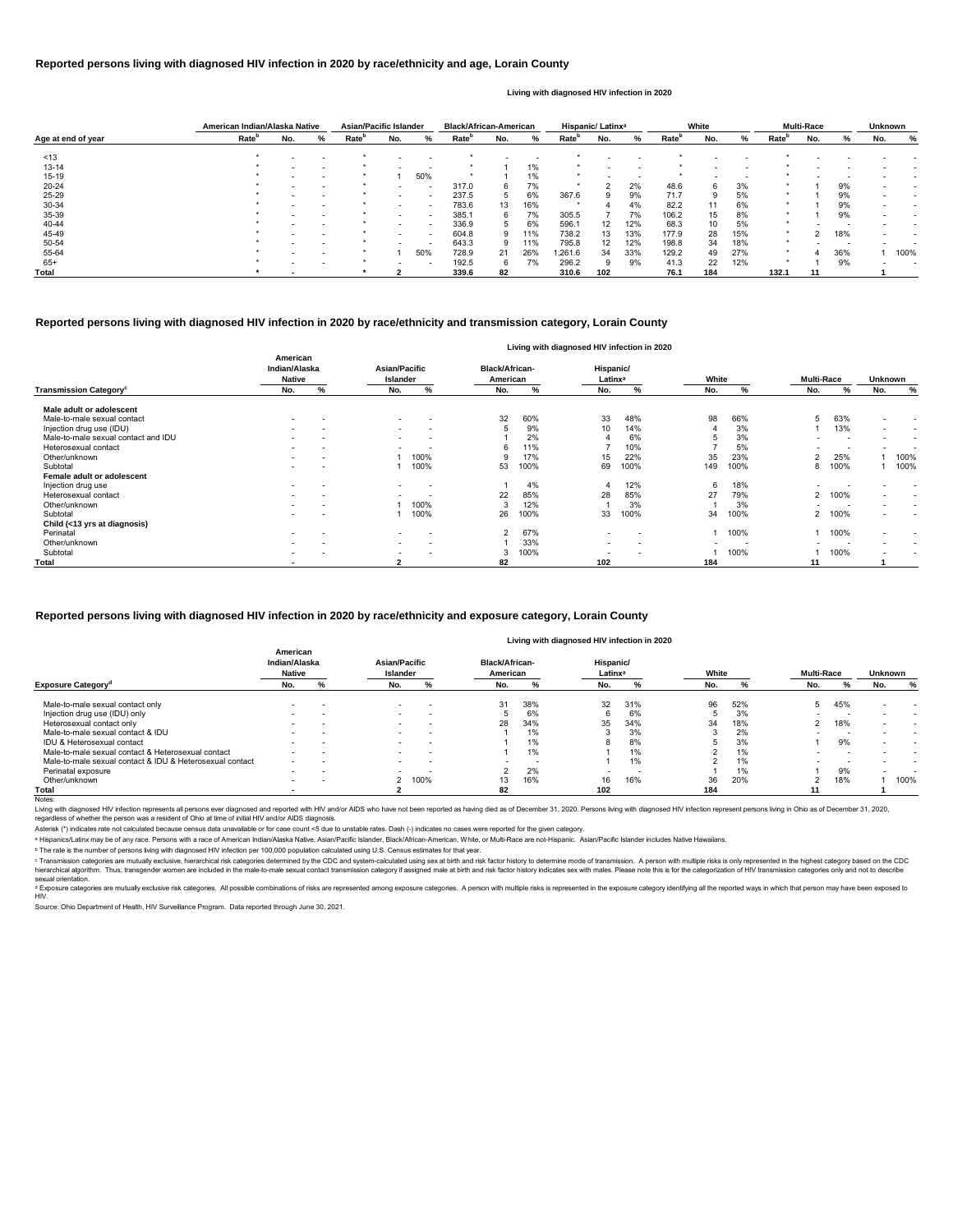# **Trends in reported persons living with diagnosed HIV infection by year of diagnosis and selected characteristics, Lorain County, 2016-2020**

**Living with Diagnosed HIV Infection**

|                                              | 2016              |              |         | 2017              |             |                | 2018              |     |         | 2019              |                |         | 2020              |                |         |
|----------------------------------------------|-------------------|--------------|---------|-------------------|-------------|----------------|-------------------|-----|---------|-------------------|----------------|---------|-------------------|----------------|---------|
| <b>Characteristic</b>                        | Rate <sup>a</sup> | No.          | %       | Rate <sup>a</sup> | No.         | %              | Rate <sup>a</sup> | No. | %       | Rate <sup>a</sup> | No.            | %       | Rate <sup>a</sup> | No.            | %       |
| Sex at birth                                 |                   |              |         |                   |             |                |                   |     |         |                   |                |         |                   |                |         |
| Males                                        | 162.8             | 246          | 73%     | 162.9             | 247         | 73%            | 170.1             | 259 | 73%     | 172.5             | 263            | 73%     | 184.1             | 283            | 74%     |
| Females                                      | 58.0              | 90           | 27%     | 57.6              | 90          | 27%            | 61.7              | 97  | 27%     | 61.6              | 97             | 27%     | 62.5              | 99             | 26%     |
| Age at end of year                           |                   |              |         |                   |             |                |                   |     |         |                   |                |         |                   |                |         |
| < 13                                         | $^\star$          | $\mathbf{1}$ | $< 1\%$ |                   | $\mathbf 1$ | $< 1\%$        | $\ast$            | 1   | $< 1\%$ | $\ast$            | $\mathbf{1}$   | $< 1\%$ |                   |                |         |
| 13-14                                        | *                 |              |         | $^\ast$           |             | $\overline{a}$ | $\star$           |     |         |                   |                |         |                   | 1              | 1%      |
| 15-19                                        | $\star$           | 3            | 1%      | $\star$           | 2           | 1%             | $\star$           | 2   | 1%      | $\star$           | $\overline{2}$ | 1%      | $^\star$          | $\overline{2}$ | 1%      |
| 20-24                                        | 42.4              | 8            | 2%      | 32.1              | 6           | 2%             | 48.3              | 9   | 3%      | 59.4              | 11             | 3%      | 81.4              | 15             | 4%      |
| 25-29                                        | 89.0              | 15           | 4%      | 138.6             | 24          | 7%             | 140.1             | 25  | 7%      | 111.4             | 20             | 6%      | 132.8             | 24             | 6%      |
| 30-34                                        | 163.8             | 28           | 8%      | 140.4             | 24          | 7%             | 174.3             | 30  | 8%      | 166.2             | 29             | 8%      | 160.3             | 29             | 8%      |
| 35-39                                        | 146.1             | 27           | 8%      | 155.6             | 29          | 9%             | 166.1             | 31  | 9%      | 166.3             | 31             | 9%      | 155.5             | 29             | 8%      |
| 40-44                                        | 196.8             | 37           | 11%     | 162.1             | 30          | 9%             | 184.8             | 34  | 10%     | 173.0             | 32             | 9%      | 143.6             | 27             | 7%      |
| 45-49                                        | 265.8             | 55           | 16%     | 250.8             | 52          | 15%            | 220.5             | 45  | 13%     | 244.5             | 49             | 14%     | 265.7             | 52             | 14%     |
| 50-54                                        | 285.1             | 63           | 19%     | 311.6             | 67          | 20%            | 318.9             | 67  | 19%     | 272.4             | 56             | 16%     | 267.9             | 55             | 14%     |
| 55-64                                        | 177.5             | 78           | 23%     | 183.5             | 81          | 24%            | 198.1             | 88  | 25%     | 213.4             | 95             | 26%     | 247.5             | 110            | 29%     |
| $65+$                                        | 39.8              | 21           | 6%      | 38.3              | 21          | 6%             | 42.4              | 24  | 7%      | 58.4              | 34             | 9%      | 62.8              | 38             | 10%     |
| Race/Ethnicity <sup>b</sup>                  |                   |              |         |                   |             |                |                   |     |         |                   |                |         |                   |                |         |
| American Indian/Alaska Native                | $\star$           |              |         |                   |             |                |                   |     |         |                   |                |         |                   |                |         |
| Asian/Pacific Islander                       | $\star$           | -1           | 1%      | $^\star$          | -1          | $1\%$          | $\star$           | 1   | $1\%$   | $\ast$            | -1             | 1%      | $^{\ast}$         | $\overline{2}$ | 1%      |
| Black/African-American                       | 300.4             | 72           | 21%     | 290.0             | 70          | 21%            | 332.6             | 81  | 23%     | 322.8             | 78             | 22%     | 339.6             | 82             | 21%     |
| Hispanic/Latinx                              | 327.1             | 98           | 29%     | 321.6             | 99          | 29%            | 319.2             | 101 | 28%     | 316.9             | 102            | 28%     | 310.6             | 102            | 27%     |
| White                                        | 64.8              | 156          | 46%     | 64.7              | 156         | 46%            | 66.4              | 160 | 45%     | 69.3              | 167            | 46%     | 76.1              | 184            | 48%     |
| Multi-Race                                   | 109.4             | 8            | 2%      | 132.5             | 10          | 3%             | 156.0             | 12  | 3%      | 139.3             | 11             | 3%      | 132.1             | 11             | 3%      |
| Unknown                                      | $\star$           | $\mathbf 1$  | 1%      | $\star$           | $\mathbf 1$ | 1%             | ×                 | 1   | $1\%$   |                   | $\mathbf 1$    | 1%      | $^\star$          | 1              | 1%      |
| Race/Ethnicity <sup>b</sup> and Sex at birth |                   |              |         |                   |             |                |                   |     |         |                   |                |         |                   |                |         |
| American Indian/Alaska Native Males          |                   |              |         |                   |             |                |                   |     |         |                   |                |         |                   |                |         |
| American Indian/Alaska Native Females        |                   |              |         |                   |             |                |                   |     |         |                   |                |         |                   |                |         |
| Asian/Pacific Islander Males                 |                   | -1           | 1%      |                   | -1          | $< 1\%$        | $\star$           | 1   | 1%      |                   | $\mathbf{1}$   | 1%      |                   |                | 1%      |
| Asian/Pacific Islander Females               | $\star$           |              |         |                   |             |                |                   |     |         |                   |                |         |                   | 1              | $< 1\%$ |
| <b>Black/African-American Males</b>          | 399.6             | 51           | 15%     | 383.8             | 49          | 15%            | 445.5             | 57  | 16%     | 432.8             | 55             | 15%     | 430.4             | 55             | 14%     |
| <b>Black/African-American Females</b>        | 187.3             | 21           | 6%      | 184.7             | 21          | 6%             | 207.7             | 24  | 7%      | 200.7             | 23             | 6%      | 237.6             | 27             | 7%      |
| Hispanic/Latino Males                        | 430.7             | 65           | 19%     | 428.2             | 66          | 20%            | 411.6             | 65  | 18%     | 411.3             | 66             | 18%     | 420.7             | 69             | 18%     |
| Hispanic/Latina Females                      | 222.0             | 33           | 10%     | 214.7             | 33          | 10%            | 227.1             | 36  | 10%     | 223.1             | 36             | 10%     | 200.8             | 33             | 9%      |
| <b>White Males</b>                           | 104.5             | 123          | 37%     | 104.5             | 123         | 36%            | 107.0             | 126 | 35%     | 112.2             | 132            | 37%     | 126.1             | 149            | 39%     |
| <b>White Females</b>                         | 26.8              | 33           | 10%     | 26.8              | 33          | 10%            | 27.6              | 34  | 10%     | 28.4              | 35             | 10%     | 28.3              | 35             | 9%      |
| Multi-Race Males                             | 138.2             | 5            | 1%      | 187.4             | 7           | 2%             | 236.3             | 9   | 3%      | 205.4             | 8              | 2%      | 194.5             | 8              | 2%      |
| Multi-Race Females                           | $\star$           | $\mathsf 3$  | 1%      | $\star$           | 3           | 1%             | $\star$           | 3   | 1%      | $^\star$          | 3              | 1%      | $^\star$          | 3              | 1%      |
| Unknown                                      | $\star$           | $\mathbf{1}$ | 1%      | $^{\star}$        | $\mathbf 1$ | 1%             | $\star$           | 1   | 1%      | $\ast$            | $\mathbf{1}$   | $1\%$   | $^{\ast}$         | $\mathbf 1$    | $< 1\%$ |
| <b>Total</b>                                 | 109.7             | 336          |         | 109.4             | 337         |                | 115.0             | 356 |         | 116.2             | 360            |         | 122.4             | 382            |         |
| Notes:                                       |                   |              |         |                   |             |                |                   |     |         |                   |                |         |                   |                |         |

Living with diagnosed HIV infection by year (2016-2020) represents all persons ever diagnosed and reported with HIV and/or AIDS who have not been reported as having died as of December 31 of the corresponding year. Persons living with diagnosed HIV infection represent persons living in Ohio as of December 31 of the corresponding year, regardless of whether the person was a resident of Ohio at time of initial HIV and/or AIDS diagnosis.

Asterisk (\*) indicates rate not calculated for case count <5 due to unstable rates. Dash (-) indicates no cases were reported for the given category.

<sup>a</sup> The rate is the number of persons living with diagnosed HIV infection per 100,000 population calculated using U.S. Census estimates for that year.

ᵇ Hispanics/Latinx may be of any race. Persons with a race of American Indian/Alaska Native, Asian/Pacific Islander, Black/African-American, White, or Multi-Race are not-Hispanic. Asian/Pacific Islander includes Native Hawaiians.